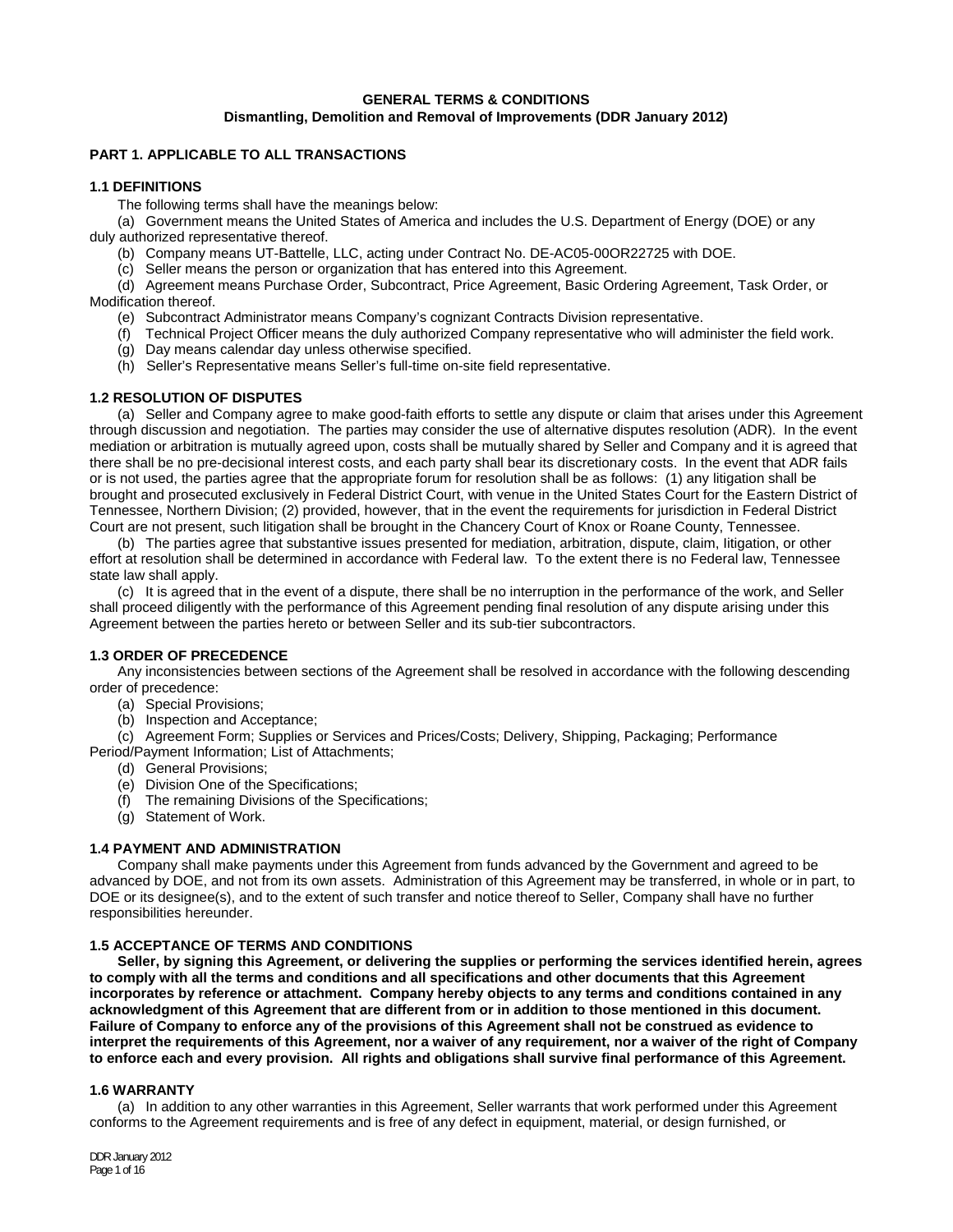workmanship performed by Seller or any subcontractor or supplier at any tier.

 (b) This warranty shall continue for a period of 1 year from the date of final acceptance of the work. If Company takes possession of any part of the work before final acceptance, this warranty shall continue for a period of 1 year from the date Company takes possession.

 (c) Seller shall remedy at Seller's expense any failure to conform, or any defect. In addition, Seller shall remedy at Seller's expense any damage to Government-owned or controlled real or personal property, when that damage is the result of Seller's failure to conform to applicable requirements, or any defect of equipment, material, workmanship, or design furnished.

 (d) Seller shall restore any work damaged in fulfilling the terms and conditions of this clause. Seller's warranty with respect to work repaired or replaced will run for 1 year from the date of repair or replacement.

 (e) Company shall notify Seller, in writing, within a reasonable time after the discovery of any failure, defect, or damage. Seller is responsible for ensuring that all work performed by Seller, subcontractors, manufacturers, or suppliers under this clause is in accordance with Part 1.29 Environment, Safety and Health Protection.

 (f) If Seller fails to remedy any failure, defect, or damage within a reasonable time after receipt of notice, Company shall have the right to replace, repair, or otherwise remedy the failure, defect, or damage at Seller's expense.

 (g) With respect to all warranties, express or implied, from subcontractors, manufacturers, or suppliers for work performed and materials furnished under this Agreement, Seller shall: (1) obtain all warranties that would be given in normal commercial practice; (2) require all warranties to be executed, in writing, for Company's benefit, as directed; and (3) enforce all warranties for Company's benefit, as directed.

 (h) In the event Seller's warranty under paragraph (b) of this clause has expired, Seller agrees to subrogate any of its rights and to aid Company in enforcing lower-tier subcontractor's, manufacturer's, or supplier's warranties.

 (i) The rights and remedies of Company in this clause are in addition to any other rights and remedies provided by law or under this Agreement.

### **1.7 ASSIGNMENT**

Seller shall not assign rights or obligations to third parties without the prior written consent of Company. However, Seller may assign rights to be paid amounts due or to become due to a financing institution if Company is promptly furnished written notice and a signed copy of such assignment.

# **1.8 MATERIALS AND WORKMANSHIP**

(a) All equipment, material, and articles incorporated into the work covered by this Agreement shall be new and of the most suitable grade for the purpose intended, unless otherwise specifically provided in this Agreement.

 (b) Seller shall obtain Company approval of the machinery and mechanical and other equipment to be incorporated into the work. When required by Company, Seller shall also obtain Company's approval of the material or articles which Seller contemplates incorporating into the work. When so directed, Seller shall submit samples for approval at Seller's expense. Machinery, equipment, material, and articles that do not have the required approval shall be installed or used at the risk of subsequent rejection.

 (c) References in the specifications or drawings to equipment, material, articles, or patented processes by trade name, make, or catalog number, shall be regarded as establishing a standard of quality and shall not be construed as limiting competition. Seller may, with Company's written approval, use any equipment, material, article, or process that is equal to that specified, unless the words "No Substitution" follow the listing of the item in the specifications or drawings. Unless otherwise agreed, modifications due to use of "or equal" supplies are at Seller's expense.

 (d) All work under this Agreement shall be performed in a skillful and workmanlike manner. Company may require, in writing, Seller to remove from the work any employee Company deems incompetent, careless, or otherwise objectionable.

#### **1.9 SELLER'S REPRESENTATIVE**

(a) Seller shall be responsible to Company for acts and omissions of all employees and subcontractors, at any tier, their agents and employees and all other persons performing any work under a subcontract with Seller, at any tier, or who is under the direct supervision of Seller in the performance of the work.

 (b) Seller's Representative shall be assigned to the work site and shall have authority to receive notices and instructions on Seller's behalf and shall be in charge of and responsible for the work. Seller's Representative shall render approvals and decisions promptly and furnish information expeditiously and in time to meet required performance schedule.

 (c) Seller's superintendence staff not otherwise designated as Key Personnel shall not be removed or replaced without the expressed written permission of Company. In cases where Seller has identified the need to remove or replace these project superintendence personnel, Seller shall notify the Subcontract Administrator in writing 10 days prior to the change. Seller's notification shall be accompanied by resumes of those persons being considered by Seller as replacements. Company shall issue its written approval of all superintendence personnel replacements prior to their assignment to the work.

#### **1.10 PAYMENT**

(a) Company shall pay Seller the price as provided in this Agreement.

(b)(1) Company shall make progress payments monthly as the work proceeds, on estimates approved by the Company. Unless otherwise provided, terms of payment shall be net 30 days from receipt of Seller's proper invoice (unless such invoice is not approved). Any offered discount shall be taken if payment is made within the discount period the Seller indicates. Payments may be made either by check or electronic funds transfer, at the option of Company. Payment shall be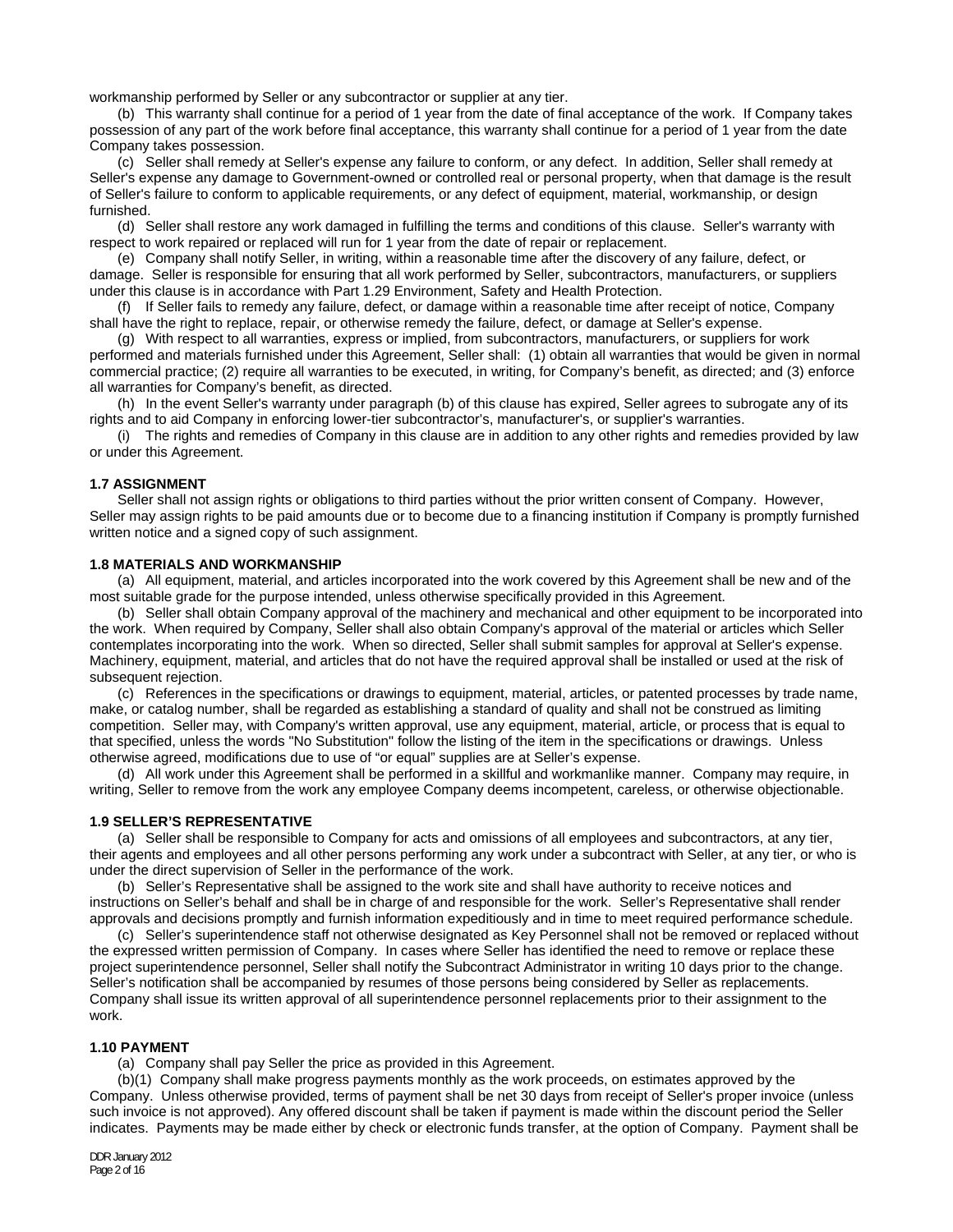deemed to have been made as of the date of mailing or the date on which an electronic funds transfer was made.

 (2) Except as provided in paragraph (c) of this clause, in making progress payments Company shall retain 5 percent of the estimated payment until final completion and acceptance of the Agreement work. However, if Company finds that satisfactory progress was achieved during any period for which a progress payment is to be made, Company may authorize such payment in full, without retaining a percentage. Also, on completion and acceptance of each unit or division for which the price is stated separately, Company may authorize full payment for that unit or division without retaining a percentage.

 (c) When the work is substantially completed, Company shall retain an amount considered adequate for the protection of the Government and, at Company's discretion, may release all or a portion of any excess amount.

(d) Upon completion and acceptance of all work, receipt of a properly executed voucher, and a release of all claims against Company and the Government arising by virtue of this Agreement, Company shall make final payment of the amount due under this Agreement.

(e) Company may deduct from any amount owed to Seller any amount owed to Company whether or not in connection with this Agreement.

## **1.11a COMPLIANCE WITH LAWS**

(a) Seller shall comply with all applicable federal, state, and local laws and ordinances and all pertinent rules and regulations (including DOE regulations) and such compliance shall be a material requirement of this Agreement. Seller shall, without additional Company expense, be responsible for obtaining any necessary licenses and permits.

(b) Seller shall include this clause in all subcontracts, at any tier, involving the performance of this Agreement.

#### **1.11b FINES AND PENALTIES**

 In the event that any actions that result in fines and/or penalties are taken by a local, state, or federal agency against Company or the Government for a regulatory and/or permit noncompliance that resulted from a failure of Seller to perform in accordance with this Agreement or local, state, or federal law, Seller shall reimburse Company or the Government for the amount of the resultant fine and/or penalty including the cost of any additional work required as a result of the enforcement action to the extent caused by Seller's and its lower-tier subcontractors' negligence and/or failure. Company may withhold such amounts from the future payment due Seller.

# **1.12a TERMINATION FOR DEFAULT**

**(**a)(1) The Company may, by written notice to the Seller, terminate the right to proceed with the work if the Seller (1) fails to supply enough properly skilled workers or proper materials or equipment so as to endanger performance of this Agreement; (2) fails to make payment to subcontractors for materials or labor in accordance with the respective agreements between the Seller and the subcontractors; (3) disregards applicable laws, ordinances, rules, regulations, directives, or orders, or instructions of the Company; (4) fails to adhere to the time specified in this Agreement for performance of services or delivery of supplies; or (5) fails to comply with any of the material terms of this Agreement. In this event, the Company may take over the work and complete it by contract or otherwise, and may take possession of and use any materials, appliances, and plant on the work site necessary for completing the work. The Company's right to terminate this Agreement under (1), (2), (3), or (5) of this paragraph (a) may be exercised if the Seller does not cure such failure within 10 days after receipt of notice from the Company specifying the failure.

 (2) The Seller and its sureties shall be liable for any damage to the Company resulting from the Seller's failure, whether or not the Seller's right to proceed with the work is terminated. This liability includes any increased costs incurred by the Company in completing the work.

(b) The Seller's right to proceed shall not be terminated nor the Seller charged with damages under this clause, if-

 (1) The delay in completing the work arises from unforeseeable causes beyond the control and without the fault or negligence of the Seller. Examples of such causes include- (i) acts of God or of the public enemy, (ii) acts of the Government in either its sovereign or contractual capacity, (iii) acts of another subcontractor in the performance of a subcontract with the Company, (iv) fires, (v) floods, (vi) epidemics, (vii) quarantine restrictions, (viii) strikes, (ix) freight embargoes, (x) unusually severe weather, or (xi) delays of subcontractors or suppliers at any tier arising from unforeseeable causes beyond the control and without the fault or negligence of both the Seller and the subcontractors or suppliers; and

 (2) The Seller, within 10 days from the beginning of any delay (unless extended by the Company), notifies the Company in writing of the causes of delay. The Company shall ascertain the facts and the extent of delay. If, in the judgment of the Company, the findings of fact warrant such action, the time for completing the work shall be extended.

 (c) If, after termination of the Seller's right to proceed, it is determined that the Seller was not in default, or that the delay was excusable, the rights and obligations of the parties will be the same as if the termination had been issued for convenience.

 (d) The rights and remedies of the Company in this clause are in addition to any other rights and remedies provided by law or under this Agreement.

## **1.12b TERMINATION FOR CONVENIENCE**

 (a) The Company may terminate performance of work under this Agreement, in whole or, from time to time, in part by delivering to the Seller a Notice of Termination specifying the extent of termination and the effective date.

(b) After receipt of a Notice of Termination, the Seller shall:

(1) Stop work as specified in the notice.

(2) Place no further lower-tier subcontracts or orders (referred to as subcontracts in this clause) for materials,

services, or facilities, except as necessary to complete the continued portion of this Agreement.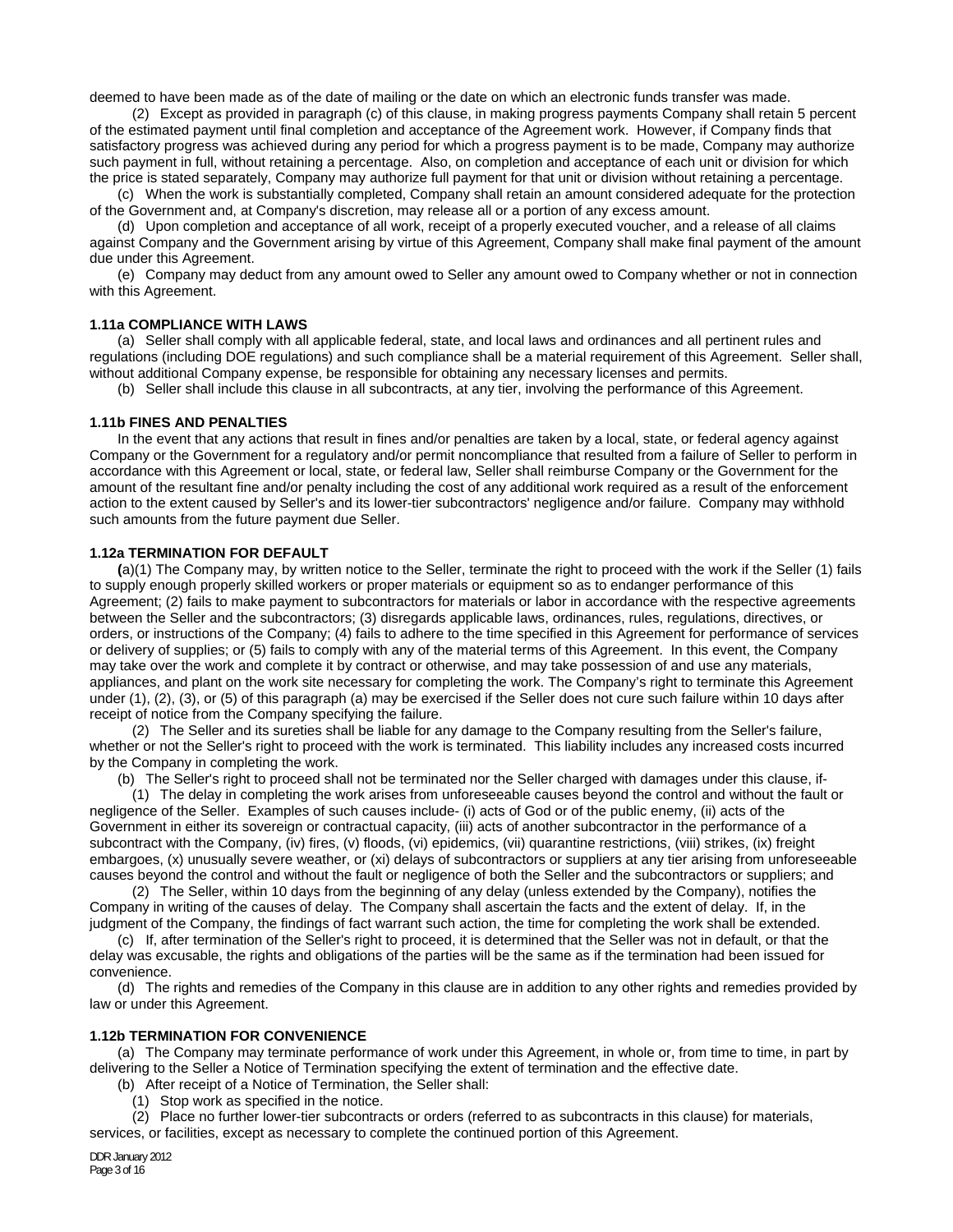(3) Terminate all subcontracts to the extent they relate to the work terminated.

 (4) Assign to the Company, as directed by the Company, all right, title, and interest of the Seller under the subcontracts terminated, in which case the Company shall have the right to settle or to pay any termination settlement proposal arising out of those terminations.

 (5) With approval or ratification to the extent required by the Company, settle all outstanding liabilities and termination settlement proposals arising from the termination of subcontracts.

(6) Complete performance of the work not terminated.

 (7) Take any action that may be necessary, or that the Company may direct, for the protection and preservation of the property related to this Agreement that is in the possession of the Seller and in which the Government has or may acquire an interest.

 (c) After termination, the Seller shall submit a final termination settlement proposal to the Company in the form and with the certification prescribed by the Company. The Seller shall submit the proposal promptly, but no later than six months from the effective date of termination, unless extended in writing by the Company upon written request of the Seller within this sixmonth period. If the Seller fails to submit the proposal within the time allowed, the Company may determine, on the basis of information available, the amount, if any, due the Seller because of the termination and shall pay the amount determined.

 (d) The Seller and the Company may agree upon the whole or any part of the amount to be paid because of the termination. The amount shall be a percentage of the price reflecting the percentage of the work performed prior to the notice of termination, plus reasonable settlement costs that the Seller can demonstrate to the satisfaction of the Company resulted from the termination and could not reasonably have been avoided. However, the agreed amount, exclusive of settlement costs, may not exceed the total Agreement price as reduced by (1) the amount of payments previously made and (2) the Agreement price of work not terminated. This Agreement shall be amended and the Seller paid the agreed amount.

 (e) The Company shall exclude from the amounts payable to the Seller the fair value, as determined by the Company, of property that is destroyed, lost, stolen, or damaged so as to become undeliverable to the Government or to a buyer.

 (f) The cost principles and procedures of Part 31 of the Federal Acquisition Regulation, as supplemented by Part 931 of the Department of Energy Acquisition Regulation, in effect on the date of this Agreement, shall govern all costs claimed, agreed to, or determined under this clause.

 (g) If the termination is partial, the Seller may file a proposal with the Company for an equitable adjustment of the price(s) of the continued portion of the Agreement.

 (h) Unless otherwise provided in this Agreement or by statute, the Seller shall maintain all records and documents relating to the terminated portion of this Agreement for three years after final settlement. This includes all books and other evidence bearing on the Seller's costs and expenses under this Agreement. The Seller shall make these records and documents available to the Company, at the Seller's office, at all reasonable times, without any direct charge. If approved by the Company, photographs, microphotographs, or other authentic reproductions may be maintained instead of original records and documents.

# **1.13 BANKRUPTCY**

If Seller enters into any proceeding relating to bankruptcy, it shall give written notice via certified mail to the Subcontract Administrator within five calendar days of initiation of the proceedings. The notification shall include the date on which the proceeding was filed, the identity and location of the court and a listing, by Company Agreement numbers, of all Company Agreements for which final payment has not been made.

# **1.14 INCORPORATION BY REFERENCE**

 This Agreement incorporates certain provisions by reference. These articles and clauses apply as if they were set forth in their entirety. For (FAR) and (DEAR) provisions incorporated by reference, "Contractor" means Seller and "Contracting Officer" means Subcontract Administrator. Company clauses incorporated by reference are available under the title *Special Articles and Forms* or *Exhibits* at http://www.ornl.gov/adm/contracts/documents.shtml. The FAR and DEAR may be obtained from the Superintendent of Documents, U.S. Government Printing Office, Washington, D.C., or from Government web sites https://www.acquisition.gov/far/ for FAR and http://energy.gov/management/office-management/operationalmanagement/procurement-and-acquisition/guidance-procurement for DEAR and DOE Directives and Orders. The following clauses are incorporated by reference:

FAR 52.208-8 Required Sources for Helium and Helium Usage Data (Apr 2002) FAR 52.222-4 Contract Work Hours and Safety Standards Act – Overtime Compensation (July 2005) FAR 52.222-21 Prohibition of Segregated Facilities (Feb 1999) FAR 52.222-26 Equal Opportunity (Mar 2007) (The required poster is available at: http://www.dol.gov/compliance/topics/posters.htm. FAR 52.222-36 Affirmative Action for Workers with Disabilities (June 1998) FAR 52.222-50 Combating Trafficking in Persons (Feb 2009) FAR 52.223-2 Affirmative Procurement of Biobased Products Under Service and Construction Contracts (Dec 2007) FAR 52.223-15 Energy Efficiency in Energy-Consuming Products (Dec 2007) FAR 52.223-17 Affirmative Procurement of EPA-Designated Items in Service and Construction Contracts (May 2008) FAR 52.225-1 Buy American Act – Supplies (Feb 2009) FAR 52.225-8 Duty-Free Entry (Feb 2000) FAR 52.225-13 Restrictions on Certain Foreign Purchases (June 2008)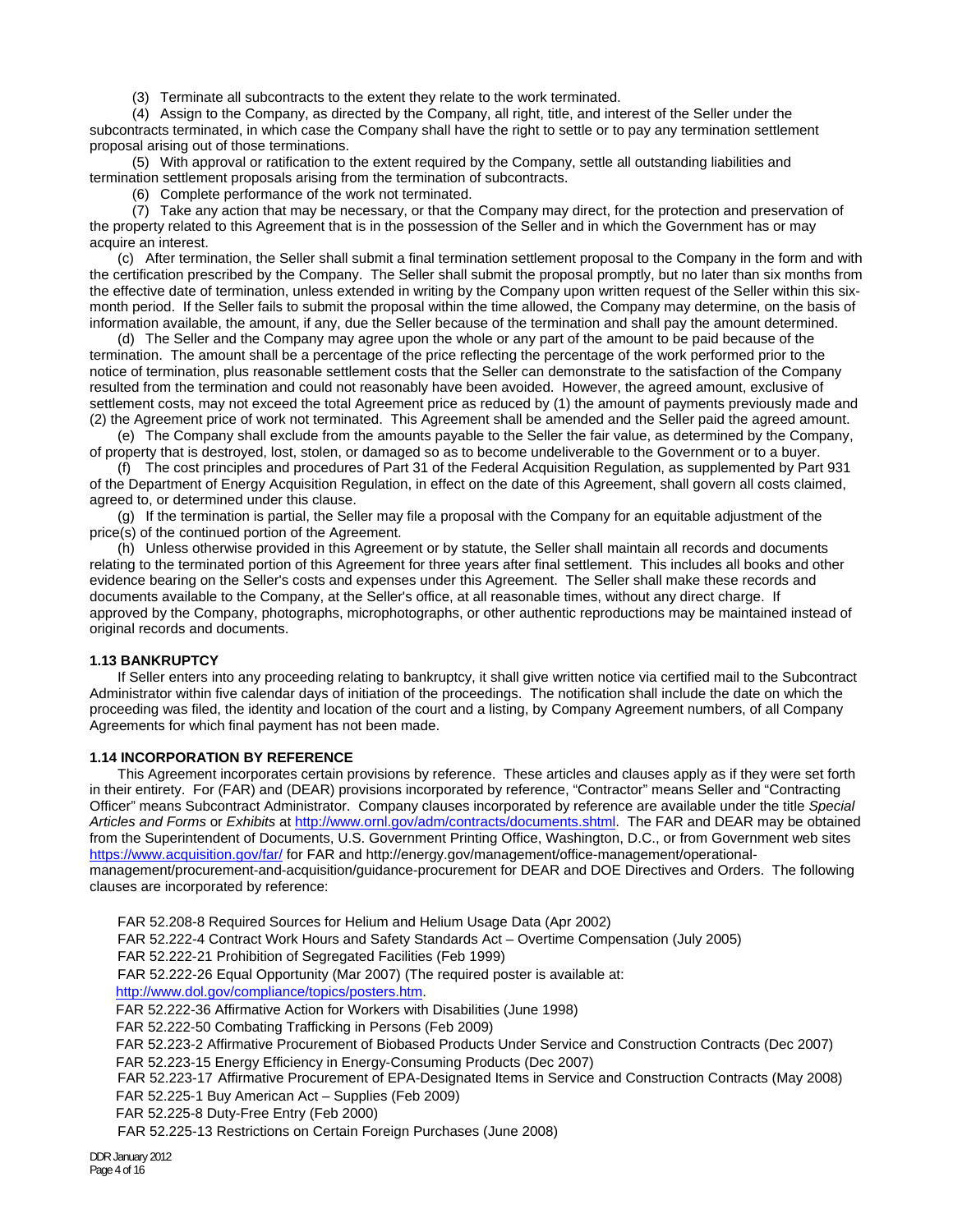FAR 52.227-1 Authorization and Consent (Dec 2007) FAR 52.227-4 Patent Indemnity-Construction Contracts (Dec 2007) FAR 52.244-6 Subcontracts for Commercial Items (Dec 2009) FAR 52.247-63 Preference for U.S.-Flag Air Carriers (June 2003) FAR 52.247-64 Preference for Privately Owned U.S.-Flag Commercial Vessels (Feb 2006) Exhibit 9 - Technical Data (Company – July 2010) Taxes: Fixed-Price (Company – July 2006) Confidentiality of Information (Company – June 2007) Counterfeit/Suspect Materials (Company – March 2011) Hazardous Material Identification and Material Safety Data Sheets (Company – July 2006) Insurance – Form 2 (Company – March 2011)

# **1.15 CHANGES**

(a) Company may at any time, by written notice, make changes within the general scope of this Agreement in any one or more of the following: (1) specifications (including drawings and designs), (2) method and manner of performance, (3) government furnished facilities, equipment, materials, services and (4) acceleration in performance. If any such change causes a difference in the cost, or the time required for performance, an equitable adjustment shall be made in the price and/or delivery schedule and other affected provisions. Such adjustment shall be made by written amendment to this Agreement signed by both parties. Any claim for adjustment by Seller must be made within 14 calendar days from the date of receipt of Company's change notice, although Company in its sole discretion may receive and act upon any claim for adjustment at any time before final payment.

(b) Seller's submission shall include: (1) date, nature and circumstances regarding the change, (2) name of each person knowledgeable about the change, (3) identification of documents and substance of oral communications involving the change, and (4) the particular elements of performance impacted by the change, including (i) adjustment in labor and/or materials, (ii) delay or disruption caused, (iii) estimated resulting price and schedule adjustments, and (iv) time by which Company must respond to minimize cost, delay, or disruption to performance of the work. Failure to agree to any adjustment shall be settled in accordance with Part 1.2.

### **1.16 SUSPENSION OF WORK**

(a) The Subcontract Administrator may, at any time, by written notice to Seller, require Seller to suspend, delay or interrupt all or any portion of the work called for by this Agreement for the period of time the Subcontract Administrator determines appropriate. Upon receipt of written notice, Seller shall immediately comply with its provisions and take all reasonable steps, as directed by the Subcontract Administrator, to minimize the cost associated with such suspension.

 (b) If the performance of all or any part of the work is, for an unreasonable period of time, suspended (1) by an act of Company in the administration of this Agreement, or (2) by Company's failure to act within the time specified in this Agreement (or within a reasonable time if not specified), an adjustment shall be made for any increase in the cost of performance necessarily caused by the unreasonable suspension, delay, or interruption, and the Agreement modified in writing accordingly. However, no adjustment shall be made under this clause for any suspension, delay, or interruption to the extent that performance would have been so suspended, delayed, or interrupted by any other cause, including the fault or negligence of the Seller, or for which an equitable adjustment is provided for or excluded under any other term or condition of this Agreement.

 (c) As full compensation for such unreasonable delay, Seller shall be reimbursed actual costs, reasonably incurred, without duplication, to the extent the costs result solely and directly from the unreasonable period of the suspension. Claim for such reimbursement shall be submitted within 14 calendar days after the termination of the suspension. A claim under this clause shall not be allowed unless the claim, in an amount stated, is submitted timely.

 (d) When work has been suspended by Seller for any reason other than Company order, Seller shall give the Company 24 hours advance notice of its intention to resume work. Should Seller resume work without such notification, Company reserves the right to use the work areas as it sees fit for a period of 24 hours after Seller's work is resumed. Delays caused by action of Company due to failure on the part of Seller to comply with these provisions will not constitute a basis for any adjustment in the price or time for completion.

### **1.17 PUBLIC RELEASE OF INFORMATION**

 Company does not endorse products or services. Accordingly, Seller agrees not to use Company's name, the name Oak Ridge National Laboratory (ORNL), the name of any of its projects or programs, or identifying characteristics of any of these for advertising, marketing, or other promotional purposes, raising of capital, recommending investments, sale of securities, or in any way that implies endorsement by UT-Battelle, ORNL, or DOE. Any media releases concerning this Agreement are prohibited without written consent of the Subcontract Administrator.

### **1.18 GOVERNMENT PROPERTY**

(a) Company may furnish to Seller property as may be required for performance of work under this Agreement, or have Seller acquire such property as mutually agreed. Title to property furnished or acquired shall vest in the Government, and hereafter be referred to as "Government property." If Seller purchases property for which it is entitled to be reimbursed as a direct item of cost, title shall pass to the Government upon delivery of the property to Seller. Title to all other property, the cost of which is reimbursable to Seller, shall pass to the Government upon the earlier of (1) issuance of property for use in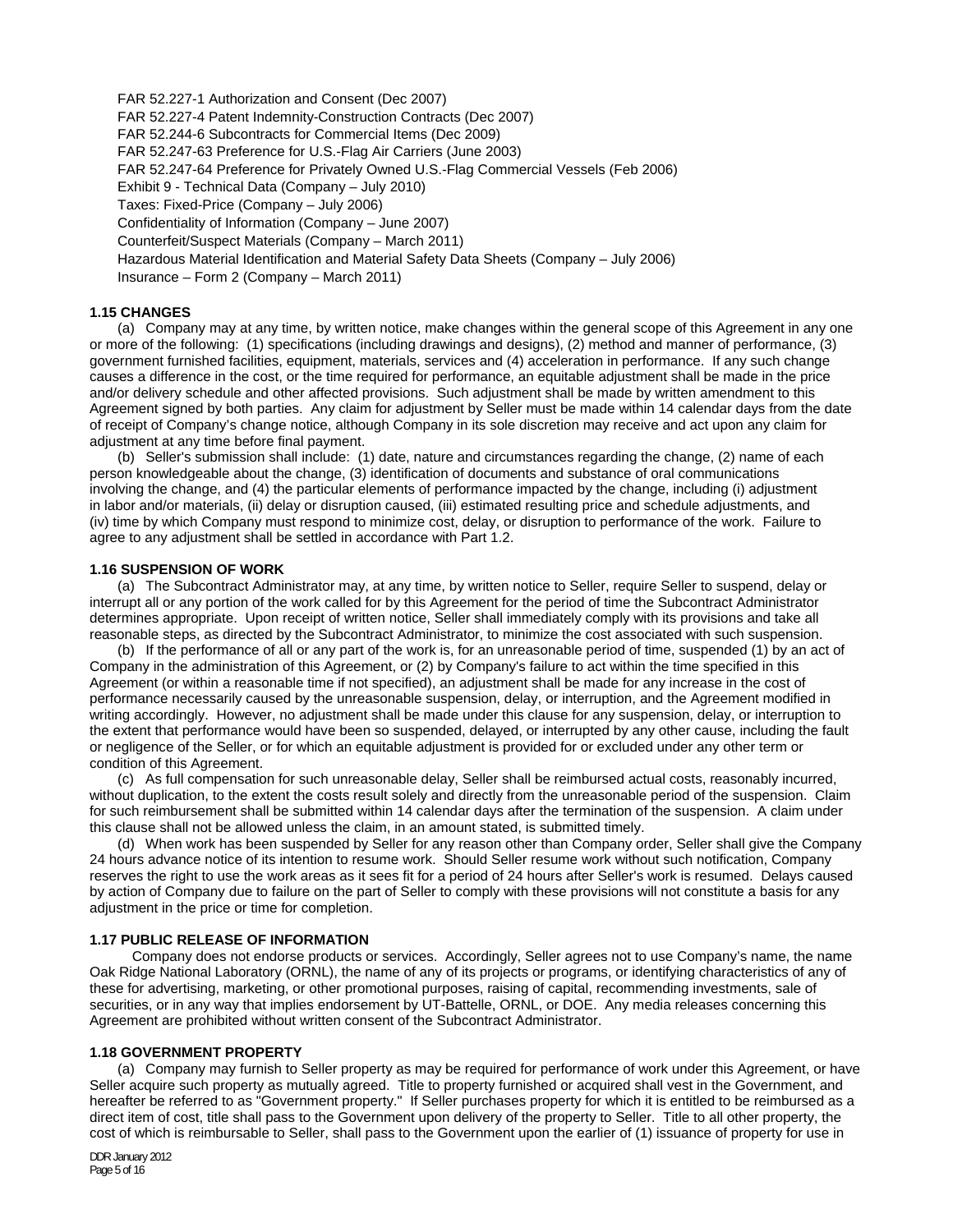performance, (2) processing property for use in performance, or (3) reimbursement of cost of property. Title shall not be affected by the incorporation or attachment to any property not owned by the Government, nor shall any Government property become a fixture or lose its identity because it is affixed to any realty.

 (b) Company shall deliver to Seller the Government property stated in this Agreement. If the property is not suitable for its intended use or is not delivered to Seller as specified in this Agreement, Company shall equitably adjust affected provisions when the facts warrant an equitable adjustment and Seller submits a written request for such adjustment within 14 calendar days of delivery of the Government property. Said equitable adjustment shall be Seller's exclusive remedy.

 (c) Seller shall establish and maintain a property control program for use, maintenance, repair, protection and preservation of Government property consistent with good business practices and as may be prescribed by Company until disposed of in accordance with this clause. Seller shall cause all Government property to be clearly marked as Government property. Except as may be authorized in writing, Government property shall be used only for the performance of this Agreement.

 (d) Seller shall be responsible for loss or damage to Government property required for performance of this Agreement. Company and the Government shall have access at all reasonable times to the premises where any Government property is located for the purpose of inspecting the property.

 (e) Upon completion of the work under this Agreement, Seller shall submit, in a form acceptable to Company, inventory schedules covering all Government property not consumed in the performance of this Agreement (including any scrap). Seller shall hold the same at no charge for a period up to 60 days or a longer period if mutually agreed. After this, Seller shall dismantle, prepare for shipment, and at Company direction, store or deliver said property (at Company expense), or make such other disposal of the property as directed by Company. The net proceeds of any such disposal shall be credited to the cost of the work covered by this Agreement or shall be paid as Company may direct.

#### **1.19 DEFENSE PRIORITY AND ALLOCATION REQUIREMENTS**

This is a rated order certified for national defense, and Seller shall follow all the requirements of the Defense Priorities and Allocations System regulation (15 CFR 700). Unless otherwise indicated the Agreement is rated DO-E1.

## **1.20 INTEREST**

All amounts due to Company by Seller shall accrue interest from the date due until paid, unless paid within 30 calendar days of the date due. The interest rate shall be the Treasury's Current Value of Funds Rate (prescribed and published by the Secretary of the Treasury in Treasury Financial Manual Bulletins), as of the date due, which rate shall be adjusted every six months. This clause shall not apply to amounts due under a price reduction for defective cost or pricing data clause.

### **1.21 SELLER'S RESPONSIBILITIES**

(a) Seller represents that it is fully experienced, properly qualified, registered, licensed, equipped, organized, and financed to perform the work under this Agreement. Seller shall act in performance of this Agreement as an independent contractor and not as an agent for Company or the Government in performing this Agreement, maintaining complete control over its employees and all lower-tier subcontractors. Nothing contained in this Agreement or any lower-tier subcontract shall create any contractual relationship between any such lower-tier subcontractor and the Government or Company. Seller is solely responsible for the actions of itself and its lower-tier subcontractors, agents, or employees.

 (b) Seller shall be responsible for all liability and related costs resulting from (1) injury, death, damage to or loss of property or (2) violation of Part 1.11a Compliance with Laws, which is in any way connected with its performance of work under this Agreement. Seller's responsibility shall apply to activities of Seller, its agents, lower-tier subcontractors, or employees and such responsibility includes the obligation to indemnify, defend, and hold harmless the Government and Company for Seller's conduct. However, such liability and indemnity does not apply to injury, death, or damage to property to the extent it arises from the negligent or willful misconduct of Company.

 (c) If Company's costs are determined to be unallowable, its fee reduced, or it incurs any cost or damages as a result of Seller's violation of applicable laws, orders, rules, regulations, or ordinances, or the submission of defective cost or pricing data, Company may make an equivalent reduction in amounts due Seller.

### **1.22 INSPECTION**

(a) Work performed under the Agreement is subject to Company inspection at all times and places where dismantling or demolition work is being performed. The Seller shall furnish promptly, and at no increase in Agreement price, all reasonable facilities, labor, and materials necessary for safe and convenient inspection by the Company. The Company shall perform inspections in a manner that will not unduly delay the work.

 (b) The Seller is responsible for damage to property caused by defective workmanship. The Seller shall promptly segregate and remove from the premises any unsatisfactory facilities, materials, and equipment used in performance, and promptly replace them with satisfactory items. If the Seller fails to proceed at once in a workmanlike manner with performance of the work or with the correction of defective workmanship, the Company may-

 (1) By contract or otherwise, replace the facilities, materials, and equipment or correct the workmanship and charge the cost to the Seller; and

 (2) Terminate for default the Seller's right to proceed. The Seller and any surety shall be liable, to the extent specified in the Agreement, for any damage or cost of repair or replacement.

# **1.23 SITE INVESTIGATION AND CONDITIONS AFFECTING THE WORK**

DDR January 2012 Page 6 of 16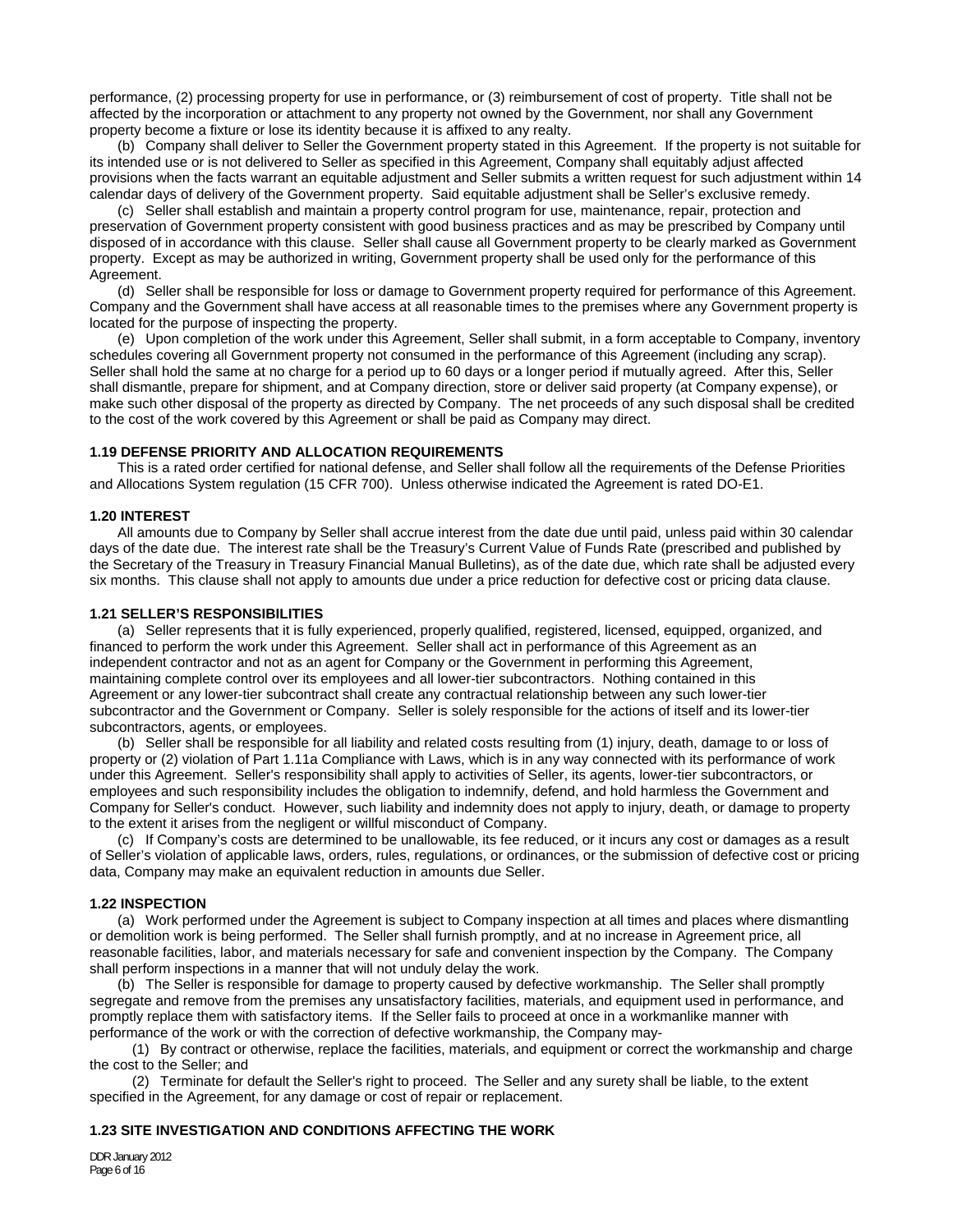(a) Seller acknowledges that it has taken steps reasonably necessary to ascertain the nature and location of the work, and that it has investigated and satisfied itself as to the general and local conditions which can affect the work or its cost, including but not limited to (1) conditions bearing upon transportation, disposal, handling, and storage of materials; (2) the availability of labor, water, electric power, and roads; (3) uncertainties of weather, river stages, tides, or similar physical conditions at the site; (4) the conformation and conditions of the ground; and (5) the character of equipment and facilities needed preliminary to and during work performance. Seller also acknowledges that it has satisfied itself as to the character, quality, and quantity of surface and subsurface materials or obstacles to be encountered insofar as this information is reasonably ascertainable from an inspection of the site, including all exploratory work done by Company, as well as from the drawings and specifications made a part of this Agreement. Any failure of Seller to take the actions described and acknowledged in this paragraph will not relieve Seller from responsibility for estimating properly the difficulty and cost of successfully performing the work, or for proceeding to successfully perform the work without additional expense to Company.

(b) Company and Government assume no responsibility for any conclusions or interpretations made by Seller based on the information made available by Company. Nor do the Company and Government assume responsibility for any understanding reached or representation made concerning conditions which can affect the work by any of its officers or agents before the execution of this Agreement, unless that understanding or representation is expressly stated in this Agreement.

#### **1.24 DIFFERING SITE CONDITIONS**

(a) Seller shall promptly, and before the conditions are disturbed, give a written notice to Company of (1) subsurface or latent physical conditions at the site which differ materially from those indicated in this Agreement, or (2) physical conditions at the site, of an unusual nature, which differ materially from those ordinarily encountered and generally recognized as inherent in work of the character provided for in this Agreement.

 (b) Company shall investigate the site conditions promptly after receiving the notice. If the conditions do materially so differ and cause an increase or decrease in Seller's cost of, or the time required for, performing any part of the work under this Agreement, whether or not changed as a result of the conditions, an equitable adjustment shall be made under this clause and the Agreement modified in writing accordingly.

 (c) No request by Seller for an equitable adjustment under this clause shall be allowed, unless the written notice required in paragraph (a) above is timely given.

# **1.25 PROTECTION OF EXISTING IMPROVEMENTS, EQUIPMENT, UTILITIES, AND ANTIQUITIES**

 (a) Seller shall preserve and protect all structures, equipment, and vegetation (such as trees, shrubs, and grass) on or adjacent to the work site which are not to be removed and which do not unreasonably interfere with the required work. Seller shall only remove trees when specifically authorized to do so, and shall avoid damaging vegetation that will remain in place. If any limbs or branches of trees are broken during performance, or by the careless operation of equipment, or by workmen, Seller shall trim those limbs or branches with a clean cut and paint the cut with a tree-pruning compound as directed by Company.

 (b) Seller shall protect from damage all existing improvements and utilities at or near the work site and on adjacent property of a third party, the locations of which are made known to or should be known by Seller. Seller shall repair any damage to those facilities, including those that are the property of a third party, resulting from failure to comply with the requirements of this Agreement or failure to exercise reasonable care in performing the work. If Seller fails or refuses to repair the damage promptly, Company may have the necessary work performed and charge the cost to Seller.

 (c) Federal law provides for the protection of antiquities located on land owned or controlled by the Government. Antiquities include Indian graves or campsites, relics and artifacts. Seller shall control the activity at the jobsite to ensure that any existing antiquities discovered thereon will not be disturbed or destroyed. Seller shall report the discovery of any antiquities at the jobsite and, upon discovery of unusual materials (e.g., obsidian chips or flakes, bones, darkly stained soils, "arrowheads"), Seller shall stop work at/or around such materials and notify Company. All wildlife shall be protected from destruction or injury due to Seller's operations.

 (d) Should Seller encounter any utilities, lines, or structures not shown on the drawings or not correctly located thereon, it shall immediately stop all work adjacent thereto. Seller shall immediately notify Company, which will issue instructions indicating the method of proceeding. If Seller damages any utility, line, or structure, whether or not shown on the drawings, Company shall be immediately notified.

#### **1.26 OPERATIONAL AND STORAGE AREAS**

(a) Seller shall confine all operations (including storage of materials) on Government premises to areas authorized or Company approved.

 (b) Temporary buildings (e.g., storage sheds, shops, offices) and utilities may be erected by Seller only with Company approval. Physical protection and maintenance of temporary buildings and utilities are Seller's responsibility. Temporary buildings and utilities shall remain the property of Seller and shall be removed by Seller at its expense upon completion of the work. With Company written consent, buildings and utilities may be abandoned and need not be removed.

 (c) Seller shall, under regulations prescribed by Company, use only established roadways, or use temporary roadways constructed by Seller when and as authorized by Company. When materials are transported in prosecuting the work, vehicles shall not be loaded beyond the loading capacity recommended by the manufacturer of the vehicle or prescribed by any Federal, State, or local law or regulation. When it is necessary to cross curbs or sidewalks, Seller shall protect them from damage. Seller shall repair or pay for the repair of any damaged curbs, sidewalks, or roads.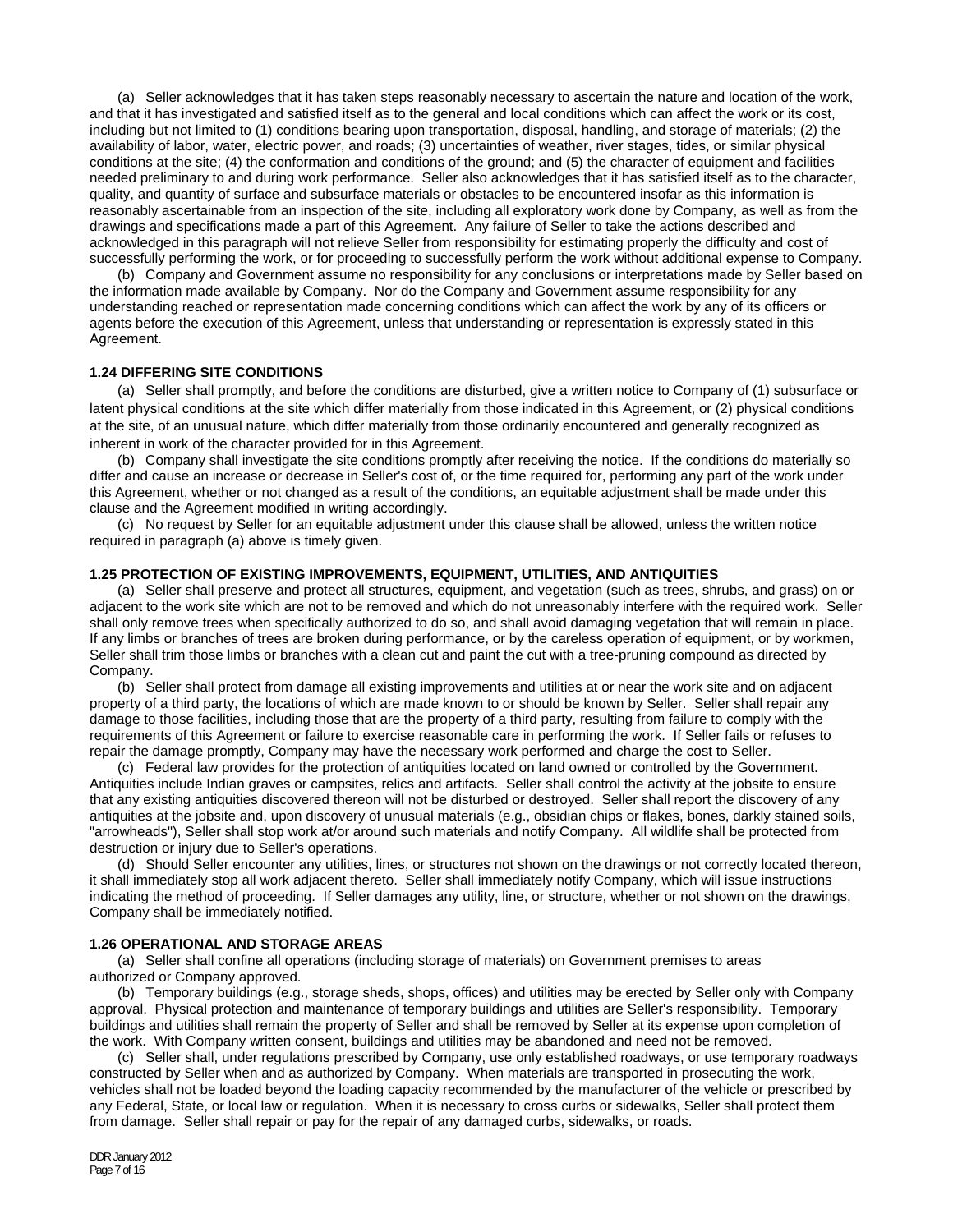### **1.27 CLEANING UP**

Seller shall at all times keep the work area, including storage areas, free from accumulations of waste materials. Before completing the work, Seller shall remove from the work and premises any rubbish, tools, scaffolding, equipment, and materials that are not the property of the Government. Upon completing the work, Seller shall leave the work area in a clean, neat, and orderly condition satisfactory to Company.

### **1.28 SPECIFICATIONS AND DRAWINGS**

(a) Seller shall be furnished the number of drawings and specifications specified in Division One or the Statement of Work at no cost.

(b) Seller shall keep on the work site a copy of the drawings and specifications and shall at all times give Company access thereto. Anything mentioned in the specifications and not shown on the drawings, or shown on the drawings and not mentioned in the specifications, shall be of like effect as if shown or mentioned in both. In case of difference between drawings and specifications, the specifications shall govern. Within the specifications, Division One shall govern. In case of discrepancy in the figures, in the drawings, or in the remainder of the specifications, the matter shall be promptly submitted to the Technical Project Officer and the Subcontract Administrator, who shall promptly make a determination in writing. Any adjustment by Seller without such a determination shall be at its own risk and expense. Company shall furnish from time to time such detailed drawings and other information as considered necessary, unless otherwise provided.

(c)(1) The drawings and specifications incorporated into this Agreement are intended to include everything requisite and necessary to complete the entire work properly, notwithstanding the fact that every item necessarily involved may not be specifically mentioned.

 (2) Omissions from the drawings or specifications or the misdescription of details of work that are manifestly necessary to carry out the intent of the drawings and specifications, or that are customarily performed, shall not relieve Seller from performing such omitted or misdescribed details of the work, but they shall be performed as if fully and correctly set forth and described in the drawings and specifications.

 (3) The specifications and drawings may identify and list quantities of items to be furnished and installed by Seller. These identifications may be incomplete and the quantities are estimates only. Seller is responsible for furnishing the items and quantities manifestly necessary to carry out the intent of the drawings and specifications.

 (4) The drawings furnished by Company are, in general, to scale. Scales shown on a microfilmed reproduced drawing change in proportion to the reduction of the drawing from original size. Figured dimensions shall always be followed and the drawings not scaled.

 (5) Prior to fabricating any item (structural steel, piping, ductwork, etc.), Seller shall field-verify all dimensions critical to the installation. Any discrepancies between existing or new conditions and the drawings shall be reported to Company for resolution.

 (6) The specifications are divided into sections for convenience only, and such sections do not define or establish the limits of work of any subcontractor. It is Seller's responsibility to define lower-tier subcontractors' limits of work and to ensure that all lower-tier subcontractors and suppliers at whatever level are familiar with all provisions of this Agreement that may affect their work.

 (7) The data sheet equipment numbers are not unique. Multiple pieces of equipment may utilize the same number. Seller shall determine the quantity of equipment and material needed to complete the work.

# **1.29 ENVIRONMENT, SAFETY AND HEALTH PROTECTION**

(a) Worker Safety and Health Plans. Seller shall perform work in accordance with a DOE-approved Worker Safety and Health Program (WSHP) (also referred to in DEAR 970.5223-1 as the Safety Management System) as described below:

 (1) Seller shall demonstrate well-established safety protocols applicable to the scope of work and consistent with the required elements stated in this clause. Prior to the commencement of any work, the Seller shall either:

(A) Accept and agree to work pursuant to Company's DOE-approved WSHP available at

http://www.ornl.gov/adm/contracts/wsh\_10cfr851.shtml; provided, however, Seller shall be responsible for having its own occupational medicine program that is compliant with 10 C.F.R § 851.24, Appendix A, Section 8, and Section 1.29(c) hereof. (B) Submit its own DOE-approved WSHP, including an occupational medicine program, that is compliant with 10

C.F.R. § 851 and DEAR 970.5223-1 to the Subcontract Administrator for Company's review. Seller shall submit, for Company's review, an HA of the affected work in accordance with (a)(2)(A) of this clause and a written project safety and health plan in accordance with (a)(2)(B).

 (2) If performing work in accordance with Company's DOE-approved WSHP pursuant to Section 1.31(a)(1)(A) hereof, prior to initiation of work, Seller shall submit to the Company and obtain approval of:

(A) A hazard analysis (HA) of the affected work. Such analyses must:

(i) Identify foreseeable hazards and planned protective measures;

 (ii) Address further hazards revealed by supplemental site information (e.g., site characterization data, as-built drawings);

 (iii) Provide drawings and/or other documentation of protective measures for which applicable Occupational Safety and Health Administration (OSHA) standards require preparation by a Professional Engineer or other qualified professional;

 (iv) Identify competent persons required for workplace inspections of the construction activity, where required by OSHA standards; and,

(v) Address hazards identified in the Statement of Work (SOW) and this Agreement.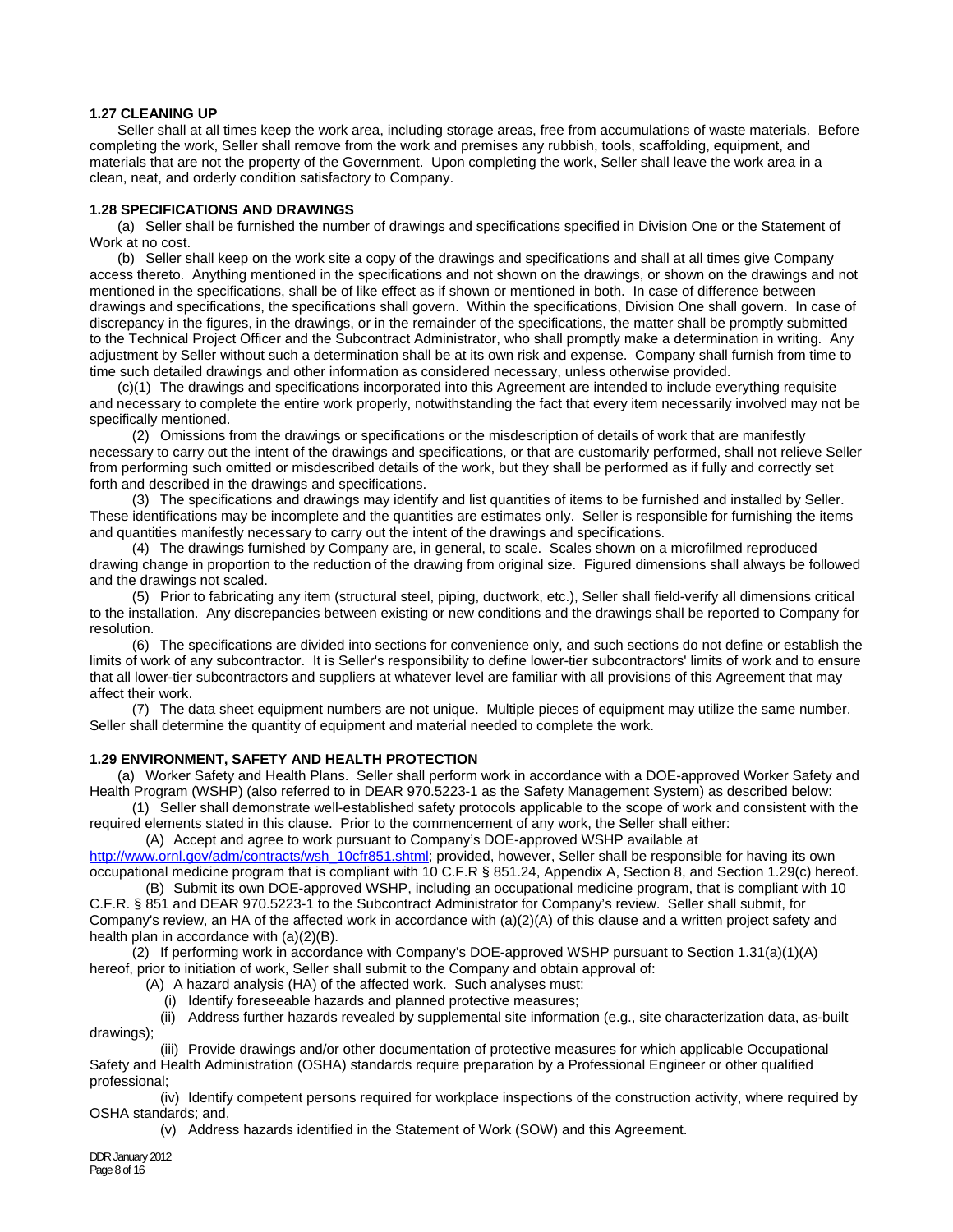(B) A written project safety and health plan that addresses how Seller will implement the safety and health requirements of the SOW, this Agreement, the Company's DOE-approved WSHP, and applicable laws and regulations. The plan shall also:

(i) Have the level of detail commensurate with the size, complexity and risk level of the construction project.

 (ii) Designate the individual responsible for on-site implementation of the plan and who has authority to act on behalf of the Seller. The plan shall state their qualifications.

 (iii) Provide a list of those project activities for which subsequent hazard analyses are to be performed. (3) Seller is responsible for complying with applicable Occupational Safety and Health (OSHA) standards and requirements where development of supplemental substance/activity compliance plans and training are required. All plans developed by the Seller shall be made available to the Company for review, upon request.

 (4) During periods of active work, Seller's designated representative shall be present on the worksite. Seller's designated representative must make frequent and regular inspections of the work site to identify any instances of noncompliance with project ES&H requirements.

(5) Seller shall have a disciplinary process for employees failing to utilize appropriate protective measures.

(b) Integrated Safety Management.

 (1) Seller shall perform this Agreement in a manner that ensures adequate protection for workers, the public, and the environment, and shall be accountable for the safe performance of work. The Seller shall exercise a degree of care commensurate with the work and the associated hazards. Seller shall ensure that management of ES&H functions and activities is an integral and visible part of Seller's work planning and execution processes. In performance of this work, the Seller shall:

 (A) Establish and maintain clear and unambiguous lines of authority and responsibility for ES&H matters at all organizational levels.

 (B) Ensure personnel possess the experience, the knowledge, skills, and abilities that are necessary to discharge their responsibilities.

 (C) Effectively allocate resources to address ES&H, programmatic, and operational considerations. Protecting employees, the public, and the environment shall be a priority whenever activities are planned and performed.

 (D) Before work is performed, evaluate the associated hazards and establish ES&H standards and requirements which will protect employees, the public, and the environment from adverse consequences.

 (E) Establish tailored administrative and engineering controls to prevent and mitigate hazards for work being performed.

 (F) Ensure that line management is responsible for the protection of employees, the public and the environment. Line management includes those contractor and subcontractor employees managing or supervising employees performing work.

 (2) In accordance with the SOW and this Agreement, Seller shall demonstrate through documentation and work practices that its performance of the work under this Agreement:

(A) Fulfills the scope of work as outlined in the SOW and this Agreement;

(B) Identifies and analyzes hazards associated with the work;

(C) Develops and continuously implements hazard controls related to this work;

(D) Allows the performance of work within the hazard controls; and,

 (E) Provides feedback to the Company and Seller's employees on adequacy of hazard controls and opportunities for continuous improvement.

 (3) Seller shall ensure workers are aware of foreseeable hazards and the protective measures described within the HA prior to beginning work.

 (4) Seller shall require that workers acknowledge being informed of the hazards and protective measures associated with assigned work activities.

 (c) Exposure Monitoring/Occupational Medicine. Seller shall perform the following additional hazard identification tasks consistent with the WSHP and HA:

 (1) Seller shall be responsible for identifying all potential exposures (chemical, biological, radiological, physical) to which its employees and the employees of lower-tier subcontractors may be exposed while performing any work under this Agreement. Seller is responsible for providing the required exposure monitoring and providing employees appropriate personal protective equipment to minimize exposures.

 (2) For each of its employees and each of its lower-tier subcontract employees that the Seller has identified to be at risk of potential exposure, the Seller shall notify Company of the potential exposure as part of the HA. Company will review this information before work under this contract can begin. Seller, upon obtaining the results of any exposure monitoring, shall provide the data to the Company.

 (3) Seller shall have an occupational medicine program that is compliant with the applicable requirements of 10 C.F.R. § 851.24, Appendix A, Section 8. Seller shall ensure that its employees and the employees of any lower tier subcontractor are medically qualified to perform work associated with any potential exposures and hazards that have been identified. Medical qualification and medical surveillance programs are the sole responsibility of the Seller. In addition, Seller is responsible for maintaining any records associated with the administration of these programs. In the event that an employee of Seller or a lower tier subcontractor requires a medical qualification examination or medical surveillance program, it is the Seller's sole responsibility to obtain these services.

(d) Reports. Seller shall make the following reports to the Company:

 (1) Seller shall report to the Company within two (2) working days of learning of an occupational injury or illness that is recordable under 29 C.F.R. § 1904.12(c). Reports shall be made on DOE Form 5484.3, *Individual Accident/Incident*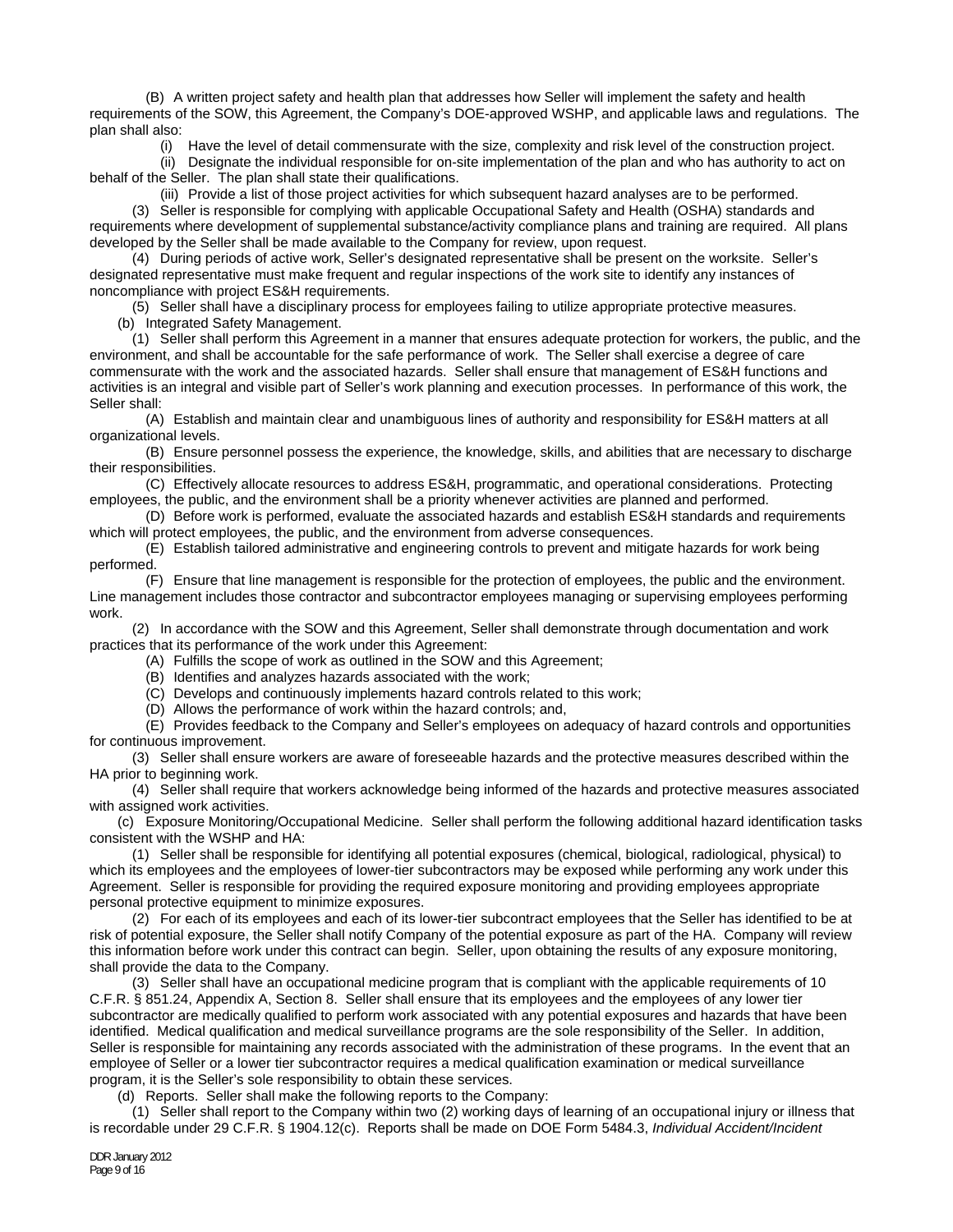*Report*, which is available under the title *Special Articles and Forms* at http://www.ornl.gov/adm/contracts/documents.shtml. Seller shall maintain a record of project injuries and illnesses on the OSHA 300A, *Summary of Work-Related Injuries and Illnesses*, or equivalent, and provide copies of injury and illness information to Company annually or upon request. Seller shall notify the ORNL Laboratory Shift Supervisor (865) 574-6606 of any accident or near miss within two (2) hours of the occurrence. Seller shall also notify the Technical Project Officer of any accident or near miss as required in the SOW or this Agreement.

 (2) Before the fifth day of each month, the Seller shall report to the Company the number of hours worked on-site during the previous month. Reported hours should not include paid, non-work time such as holidays, vacation, or sick leave. This report shall be made on the *Monthly Report of Hours Worked* form, available under the title *Special Articles and Forms*  at http://www.ornl.gov/adm/contracts/documents.shtml.

 (3) Seller shall forward reports from lower-tier subcontractors to the Company consistent with the requirements above.

 (e) Noncompliances. The Seller shall promptly evaluate and resolve any noncompliance or potential noncompliance with ES&H requirements. If the Seller fails to resolve the noncompliance within a reasonable period of time or if, at any time, the Seller's acts or failures to act cause substantial harm or an imminent danger to the environment or health and safety of employees or the public, the Company may:

 (1) Issue an order stopping work in whole or in part. Any stop work order issued by the Subcontract Administrator under this clause (or issued by the Seller to a subcontractor) shall be without prejudice to any other legal or contractual rights of the Company. If the Subcontract Administrator issues a stop work order, an order authorizing the resumption of the work may be issued at the discretion of the Subcontract Administrator. The Seller shall not be entitled to an extension of time or additional fee or damages by reason of, or in connection with, any work stoppage ordered in accordance with this clause.

 (2) Require, in writing, that the Seller remove from the work site any employee the Company deems unsafe, incompetent, careless, or otherwise objectionable. Replacement of the removed employee shall be at the Seller's expense and not chargeable to the Company.

 (3) Require the Seller's participation, at the Seller's expense, in the Company's fact-finding investigations of accidents, injuries, occurrences, and near-misses.

(4) Terminate the Agreement for default and pursue any other remedies provided by law or this Agreement.

(5) Remove the Seller from consideration for future subcontract awards.

(f) Civil Penalties and Indemnification.

 (1) 10 CFR Part 851, *Worker Safety and Health Program,* establishes worker safety and health requirements that govern the conduct of contractor activities at DOE sites. Contractors that fail to comply with the Rule are subject to civil penalties issued by DOE up to \$70,000.00 per violation, with each day of violation constituting a separate violation, or contractual penalties.

 (2) Seller assumes full responsibility and shall indemnify, hold harmless, and defend the Company, its directors, officers, and employees from any civil liability under §234C of the Atomic Energy Act of 1954 (the AEA), as amended (42 U.S.C. § 2282c), or DOE's implementing regulations at 10 C.F.R. Part 851, Subpart E, *Enforcement Process*, arising out of the activities of the Seller, its subcontractors, suppliers, agents, employees, and their officers and directors. The Seller's obligation to indemnify, hold harmless and defend includes attorneys' fees and other reasonable costs of defending any action or proceeding instituted under Section 234C of the AEA, as amended, or 10 C.F.R. Part 851.

 (g) Observation by Company. Representatives of the Company may conduct periodic observations of the Seller's onsite activities for compliance with ES&H requirements. The Company's Subcontract Administrator will notify the Seller in writing of observed noncompliances with applicable ES&H requirements that cannot be immediately resolved. Seller shall immediately take appropriate corrective action. Seller shall advise the Company's Subcontract Administrator, in writing, within five (5) working days of the corrective action taken on any written noncompliance. Repeated or willful noncompliance with applicable ES&H requirements by the Seller shall constitute a default under other provisions of this Agreement and Company may terminate the Agreement in accordance with those provisions.

 (h) Occupational Radiation Protection Records. Company, acting on behalf of DOE, will maintain individual occupational radiation exposure records as required for Seller's employees for periods that they are employed for work under this Agreement. Should Seller choose, in addition, to maintain its own individual occupational radiation exposure records during the performance of work under this Agreement, Seller's records shall be subject to inspection by Company and/or DOE and shall be preserved by Seller until disposal is authorized by Company, or at the option of Seller, delivered to Company upon completion or termination of the Agreement. If Seller exercises the foregoing option, title to such records shall vest in DOE upon delivery.

 (i) Chemicals On-site. Seller warrants that each chemical substance constituting or contained in items furnished under this Agreement is on the list of substances published by the Administrator of the Environmental Protection Agency pursuant to the Toxic Substances Control Act as amended. With each delivery, Seller shall provide Company any applicable Material Safety Data Sheet as required by the Occupational Safety and Health Act and applicable regulations including, without exception, 29 C.F.R. § 1910.1200.

 (j) Hoisting and Rigging. Seller may not bring to or use on-site any hoisting and rigging equipment that contains any SAE Grades 5, 8, or 8.2 fasteners or ASTM Grade A325 fasteners identified on the "DOE Suspect Bolt Headmark List" which can be found at Company's Contracts web site (see Part 1.14 for address). For purposes of this paragraph, "hoisting and rigging equipment" means:

- (1) Overhead and gantry cranes as defined in 29 C.F.R. § 1910.179;
- (2) Crawler, locomotive, and truck cranes as defined in 29 C.F.R. § 1910.180;
- (3) Derricks, as defined in 29 C.F.R. § 1910.181; and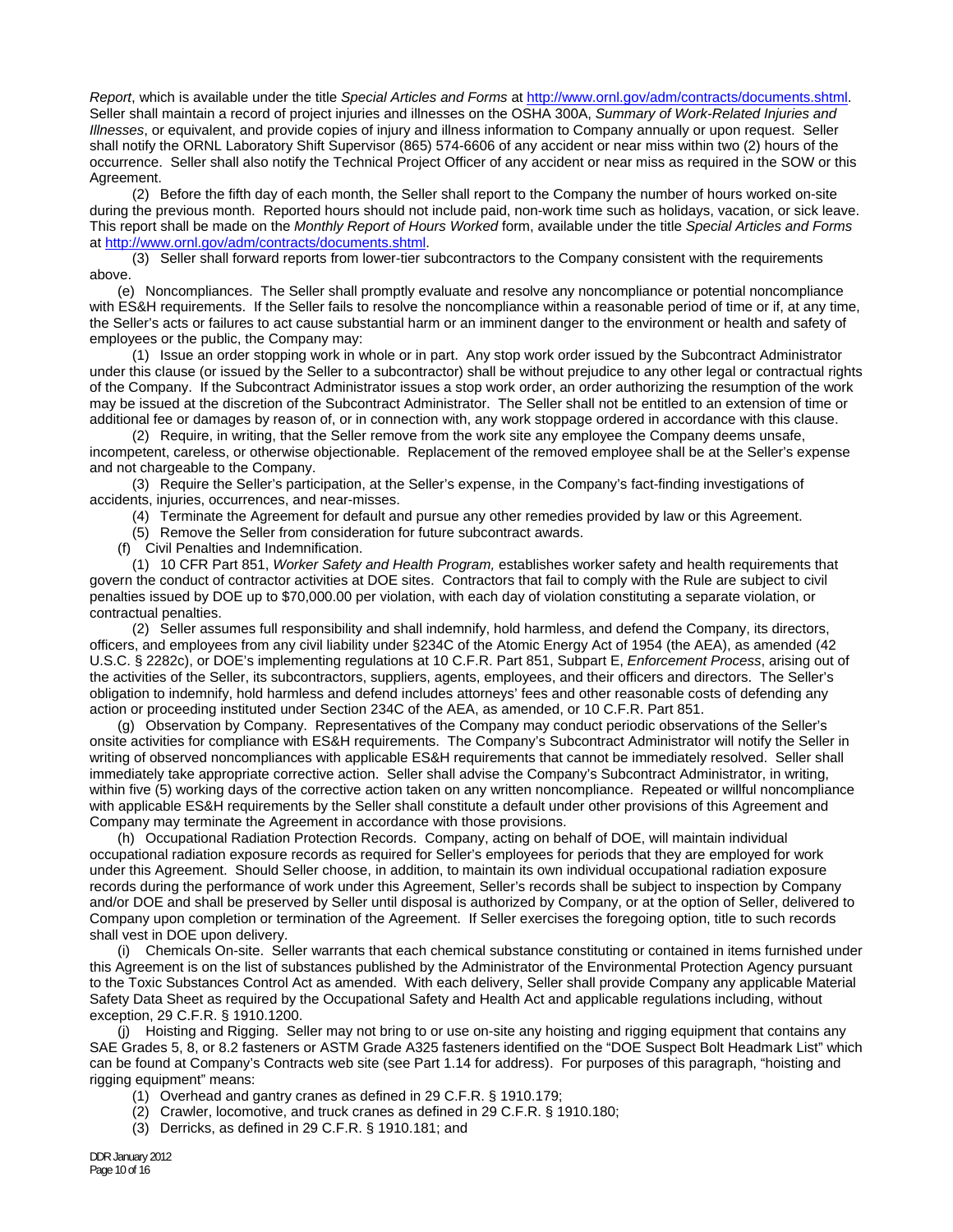(4) Associated lifting devices such as slings, lifting fixtures, and lifting attachments.

(k) Working on or near energized parts.

 (1) Energized parts mean parts that operate at 50 or more volts to ground or contain 10 or more Joules of stored electrical energy.

 (2) Seller shall comply with National Fire Protection Association (NFPA) 70E when working on or near energized parts.

 (3) Prior to working on or near any energized parts, Seller shall obtain, through the Technical Project Officer, or if there is none, the Subcontract Administrator, the advance approval of the responsible Company Level II Manager, of Seller's plans and proposed activities. Seller must allow in its scheduling for a reasonable amount of time to obtain said approval and Company shall not be responsible for any resulting delay, so long as Company's actions were reasonable. Seller is responsible, at no additional cost to the Company, to provide qualified personnel and compliant personal protective equipment.

 (l) Lower-tier Subcontractors. Seller shall include this clause in all of its subcontracts, at any tier, involving performance of this Agreement. However, such provision in the subcontracts shall not relieve Seller of its obligation to assure compliance with the provisions of this clause for all aspects of the work. Seller shall be responsible for identifying all potential hazards to their lower-tier subcontractors.

# **1.30 BACKCHARGE WORK**

(a) Backcharge work is a cost sustained by Company or the Government and chargeable to Seller for the performance of work which is Seller's responsibility under this Agreement.

 (b) Upon identification of an actual or anticipated backcharge, Company will provide Seller a written notice which shall describe the work to be performed, the schedule for performance, and the cost to be charged the Seller. The cost may include:

(1) actual labor cost,

- (2) actual material cost including transportation, and
- (3) taxes, levies, duties and assessments.

 (c) Seller is required to accept the backcharge or reperform work at Seller's cost. In the event Seller refuses to accept or agrees to performance of the work within 24 hours after receipt of Company's notice, Company may elect to proceed with the backcharge work and set-off the cost from Seller's payment. Company has the right to set-off such cost against any amount payable to the Seller whether or not in connection with this Agreement.

## **1.31 DRUG-FREE WORKPLACE PROGRAM**

(a) Program Requirements.

 (1)(A) Except as provided in subparagraph (B) below, the Seller and its subcontractors working on the project site must maintain a drug-free workplace program that conforms with Title 50, Chapter 9, of the Tennessee Code and applicable rules adopted pursuant to Chapter 9.

 (B) If the Seller is an out-of-state entity, the Company may upon request allow a drug-free workplace program that conforms with Seller's state law.

 (2) No employee of the Seller or its subcontractors may work on the project site unless the employee's most recent test under the drug-free workplace program was within the past 12 months and the results of that test were negative.

 (3) The Seller must immediately remove from the site any employee who receives a confirmed positive test result. Such employees may not return to the project site earlier than 90 days from the date of the positive test and only after receiving a negative follow-up test result. (The 90-day bar will not necessarily apply to employees who after receiving a confirmed positive test result voluntarily enter an employee assistance program for drug-related or alcohol-related problems or a drug or alcohol rehabilitation program; these employees may return to the project site before the end of the 90-day bar if they complete the program and receive a follow-up negative test result.)

 (4) The Seller must require employees who have not received a confirmed positive test result but who voluntarily enter an employee assistance program for drug-related or alcohol-related problems, or a drug or alcohol rehabilitation program, to submit to follow-up drug and alcohol tests within three days after they leave the program.

 (b) Reports. (1) Before beginning work on the project site, the Seller and each of its subcontractors must provide to the Company a copy of its most recent Tennessee Drug-Free Workplace Application Form submitted to and certified by the Tennessee Commissioner of Labor and Workforce Development unless the Company has a current and valid form on file. The required form is available at the State of Tennessee Drug Free Workplace Program web site at

http://tennessee.gov/labor-wfd/dfwp.html. (Out-of-state entities must submit evidence sufficient to establish that their programs are in effect.) The Seller and its subcontractors must also provide a copy of any certified renewal application forms submitted during the period of this Agreement.

 (2) Before the fifth day of each month of performance, the Seller must certify to the Company that every employee working onsite has been tested as required by the drug-free workplace program and this clause and that the test results were negative.

 (c) Audit. The Company may audit any drug-free workplace program required by this clause and shall have access to all relevant records of the Seller and its subcontractors for this purpose, provided such access does not violate requirements for confidentiality of records.

 (d) Hold Harmless. The Seller shall defend and hold the Company harmless from any suits or claims by its or its subcontractors' employees relating to enforcement of this clause.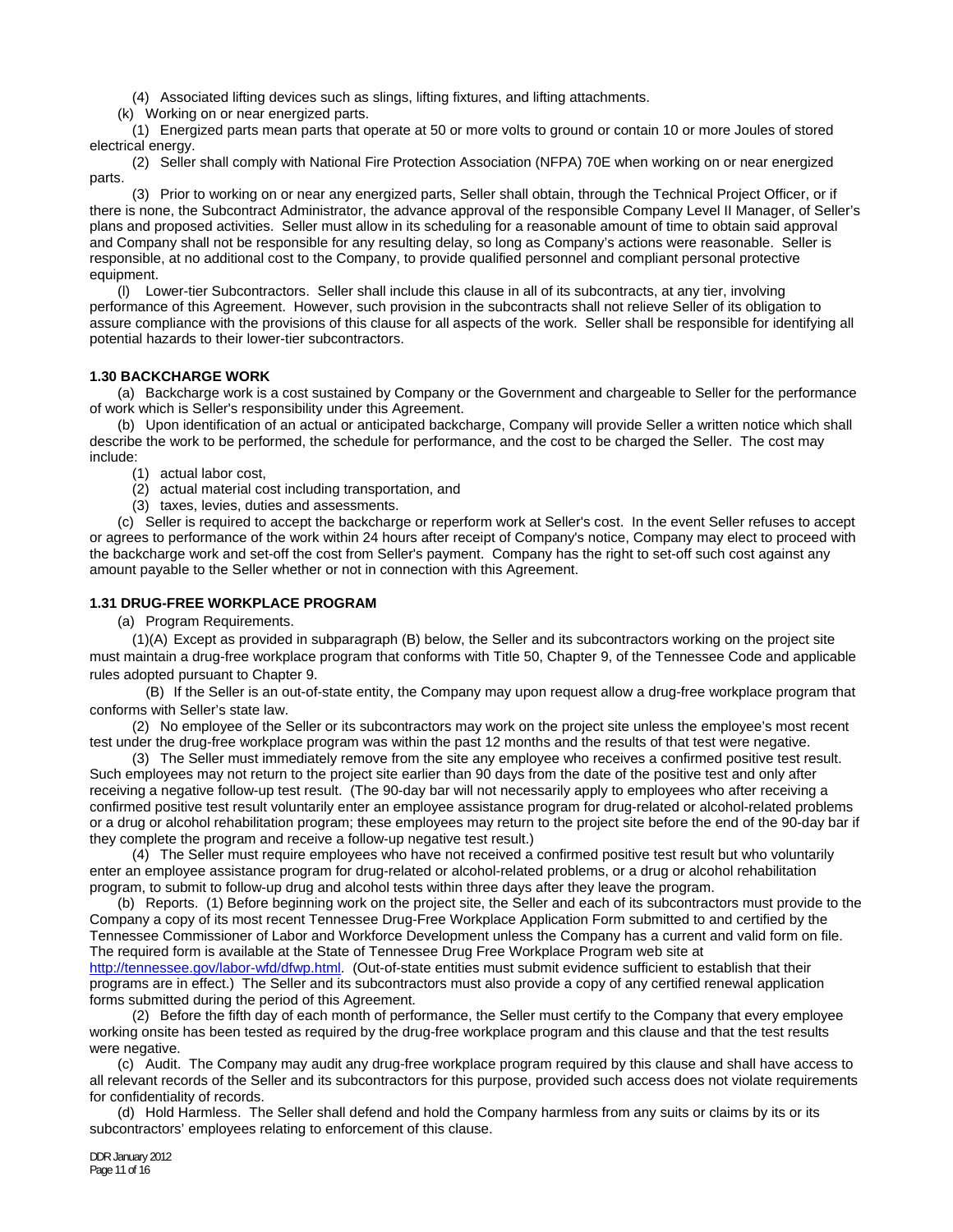(e) Subcontracts. The Seller shall include this clause, including this paragraph (e), in all subcontracts hereunder involving work on the project site.

# **1.32 REPORTING CONCERNS**

 Seller shall notify, by posting or otherwise, all of its employees performing work under this Agreement that they have the right and responsibility to report concerns relating to environmental compliance, safety, health, or management aspects of DOE-related activities. Concerns may be reported to the DOE Oak Ridge Operations Office (ORO) by calling the ORO Telephone Hotline at (865) 241-3267, or they may be reported to the Company by calling 1-888-280-0616.

### **1.33 EXPORT CONTROL**

(a) The Seller must comply with all U.S. export control laws and regulations, including the International Traffic in Arms Regulations (ITAR), 22 CFR Parts 120 through 130, Export Administration Regulations (EAR), 15 CFR Parts 730 through 774, and Atomic Energy Act of 1954 (Public Law 83-703), Nuclear Regulatory Commission 10 CFR Part 110 and Department of Energy 10 CFR Part 810, in the performance of this Agreement. In the absence of available license exemptions or exceptions, the Seller must obtain the appropriate licenses or other approvals, if required, for exports of hardware, technical data, and software, or for the provision of technical assistance.

 (b) The Seller must obtain export licenses, if required, before using foreign persons in the performance of this Agreement, where the foreign person will have access to export-controlled technical data or software.

 (c) The Seller is responsible for all regulatory record-keeping requirements associated with the use of licenses and license exemptions and exceptions.

(d) The Seller shall include this clause in subcontracts hereunder.

### **1.34 OTHER CONTRACTS**

 The Company or Government may undertake or award other contracts for additional work at or near the Seller's work site. Seller shall fully cooperate with the other contractors and with Company and Government employees and shall carefully adapt scheduling and performing the work under this Agreement to accommodate the additional work, heeding any direction that may be provided by Company. Seller shall not commit or permit any act that will interfere with the performance of work by any other contractor or by Company or Government employees.

## **1.35 GRATUITIES**

 Seller, its agent or anyone acting on its behalf, shall not offer any gratuity (e.g., entertainment, gift, or cash) or special treatment to any employee of Company with the intent of obtaining a subcontract or other agreement or favorable treatment. This Agreement may be terminated if the Company determines that the provisions of this clause were violated. The Company may also exercise any other rights and remedies provided by law or under this Agreement.

#### **1.36 FOREIGN CORRUPT PRACTICES ACT**

 Seller understands and agrees to comply with the United States Foreign Corrupt Practices Act, which prohibits Company and Seller from providing anything of value to a foreign public official in order to obtain or retain business. Seller agrees not to give anything of value, including but not limited to business gratuities and reimbursement of travel, to any foreign government officials. Seller agrees to ensure that it complies with all requirements relevant to its business arrangement with Company, including any registration requirements, and warrants that this Agreement is in compliance with all applicable laws and regulations of the country or countries in which it performs any services for the Company.

#### **1.37 EXECUTION OF WORK**

 In connection with the services covered by this Agreement, the Seller agrees to execute the work using the method or plan for performance agreed to during negotiations concerning the performer of the work (i.e., Seller personnel or subcontractors or outside associates or consultants). The Seller shall obtain the Subcontract Administrator's written consent before making changes in the method or plan for performance proposed and agreed to during negotiations concerning the performer of the work.

#### **1.38 FALSE LABELING OF PRODUCTS AS AMERICAN-MADE**

 Providing products falsely labeled as made in America is prohibited. If the Company becomes aware of a possible violation of the prohibition, the matter shall be reported to DOE for potential debarment of the entity affixing the false label pursuant to FAR 9.406-2(a)(4) and 9.406-2(b)(1)(iii).

# **PART 2. APPLICABLE WHEN SELLER PERSONNEL WORK ON DOE SITE**

#### **2.1 INCORPORATION BY REFERENCE**

 For information on clauses incorporated by reference, see Part 1.14. The following clauses are incorporated by reference:

 FAR 52.204-9 Personal Identity Verification of Contractor Personnel (Sept 2007) DEAR 952.203-70 Whistleblower Protection for Contractor Employees (Dec 2000) Foreign Nationals (Company – July 2006)

DDR January 2012 Page 12 of 16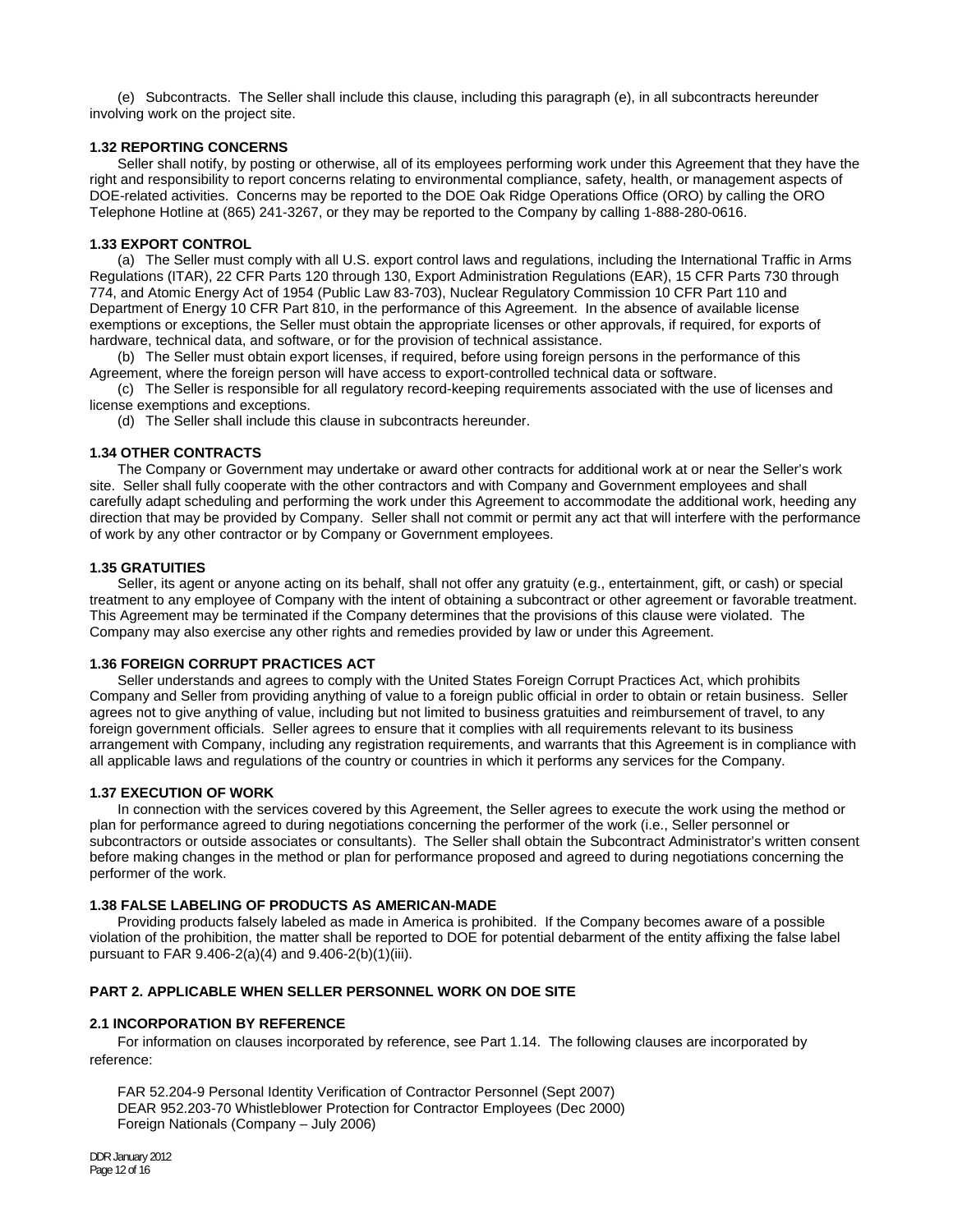Hazardous Materials Reporting (Company – July 2006) Required Training (Company – July 2006)

# **2.2. EMPLOYEE CONCERNS PROGRAM**

(a) DOE has established an Employee Concerns Program (ECP) in DOE Order 442.1A available at

http://www.directives.doe.gov/pdfs/doe/doetext/neword/442/o4421a.html. The ECP applies to any person working for DOE or a contractor or subcontractor on a DOE project. The ECP provides a means for employees to raise good-faith concerns that a policy or practice of DOE or one of its contractors or subcontractors should be improved, modified, or terminated. Concerns can address health, safety, the environment, management practices, fraud, waste, or reprisal for raising a concern. Also, the Differing Professional Opinions (DPO) process may be used to facilitate dialogue and resolution on technical issues involving environment, safety, and health (ES&H) (see

http://www.directives.doe.gov/pdfs/doe/doetext/neword/442/m4421-1.pdf).

 (b) In addition, the Company has an ECP. Subcontractor employees may raise concerns about actions of the Company or its employees directly with the Company.

(c) The Seller must notify its employees that:

(1) DOE and the Company have ECPs;

 (2) Employees are encouraged to first seek resolution with first-line supervisors or through existing complaint or dispute resolution systems, but that they have the right to report concerns through the DOE ECP;

 (3) If a concern is not resolved by supervisors, or if the employee elects not to raise the concern with supervisory personnel, the concern may be reported to the DOE Oak Ridge Operations Office (ORO) by calling the ORO Telephone Hotline, (865) 241-3267. Concerns related to actions by Company employees may be reported to the Company by calling 1- 888-280-0616; and

 (4) DOE and the Company will not tolerate reprisals against or intimidation of employees who have reported concerns.

 (d) Notices containing the information in (c)(1) through (c)(4), which are posted in areas where the DOE-related work is performed, will satisfy the notification requirement in subparagraph (c).

- (e) Upon request, the Seller must assist DOE and the Company in resolution of employee concerns.
- (f) The Seller shall include this clause in subcontracts hereunder**.**

# **2.3a FACILITIES ACCESS AND BADGES**

 (a) This clause applies if the performance of this Agreement requires that the Seller, its agents, employees, or lowertier subcontractor employees have physical access to Oak Ridge National Laboratory (ORNL) facilities; however, this clause does not control requirements for employees and agents of Seller and any lower-tier subcontractors obtaining a security clearance. The Seller understands and agrees that the Company has a prescribed process with which the Seller, its agents, employees, and lower-tier subcontractor employees must comply in order to receive a badge that allows such physical access. The Seller further understands that it must propose employees and agents of Seller and any lower-tier subcontractors whose background offers the best prospect of obtaining a badge approval for access. The denial or revocation of a badge may occur considering the following criteria, which are not all inclusive and may vary depending on access requirements and circumstances:

(1) is, or is suspected of being, a terrorist;

(2) is the subject of an outstanding warrant;

 (3) has deliberately omitted, concealed, or falsified relevant and material facts from any Questionnaire for National Security Positions (SF-86), Questionnaire for Non-Sensitive Positions (SF-85), or similar form;

- (4) has presented false or forged identity source documents;
- (5) has been barred from Federal employment;
- (6) is currently awaiting a hearing or trial or has been convicted of a crime;

 (7) is awaiting or serving a form of pre-prosecution probation, suspended or deferred sentencing, probation or parole in conjunction with an arrest or criminal charges against the individual for a crime that is punishable by imprisonment of six (6) months or longer; or

(8) positive drug test for the presence of illegal substances.

(b) The Seller shall assure:

 (1) In initiating the process for gaining physical access, (i) compliance with procedures established by the Company in providing employee(s) and agent(s) of Seller and any lower-tier subcontractors with any forms directed by the Company, (ii) that the employee(s) and agent(s) of Seller and any lower-tier subcontractors properly complete any forms, and (iii) that the employee(s) and agent(s) of Seller and any lower-tier subcontractors submit the forms to the person designated by the Company.

 (2) In completing the process for gaining physical access, that employee(s) and agent(s) of Seller and any lower-tier subcontractors (i) cooperate with Company officials responsible for granting access to ORNL facilities and (ii) provide additional information requested by those Company officials.

 (c) The Seller understands and agrees that the Company or DOE may unilaterally deny or revoke a facility access or badge to an employee or agent of Seller or lower-tier subcontractor and that the denial or revocation remains effective for that employee or agent of Seller or lower-tier subcontractor unless the Company or DOE subsequently determines that access may be granted or restored. Upon notice from the Company or DOE that an employee's application for a badge is or will be denied or revoked, the Seller shall promptly identify and submit the forms referred to in subparagraph (b)(1) of this clause for the substitute employee or agent. The denial or revocation of a badge to access ORNL to individual employees or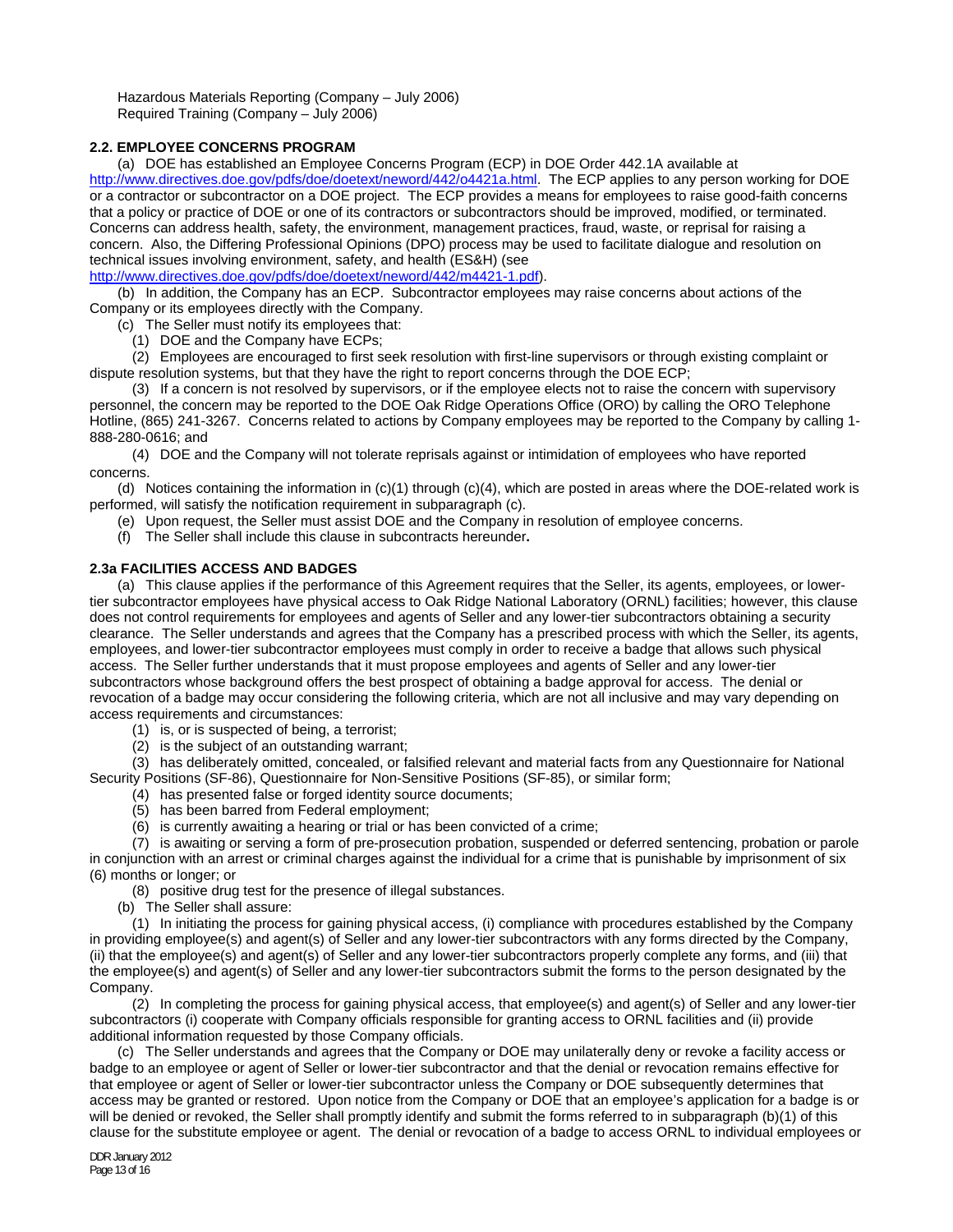agents of Seller or any lower-tier subcontractor by the Company or DOE shall not be cause for extension of the period of performance of this Agreement or any Seller claim against the Company or DOE.

 (d) The Seller shall return to the Company the badge(s) or other credential(s) provided by the Company pursuant to this clause, granting physical access to ORNL facilities by employees and agents of Seller and any lower-tier subcontractors, upon (1) the termination of this Agreement; (2) the expiration of this Agreement; (3) the termination of employment on this Agreement by an individual employee or agent of Seller or any lower-tier subcontractor; or (4) demand by the Company or DOE for return of the badge.

 (e) The Seller shall include this clause, including this paragraph (e), in any subcontract, awarded in the performance of this Agreement, in which an employee(s) or agent of the subcontractor will require physical access to ORNL facilities.

### **2.3b RETURN OF BADGES AND PROXIMITY CARDS**

 (a) Badges and proximity cards issued to Seller and its lower-tier subcontractor employees remain the property of the U.S. Government and must be returned to the Company at the earliest of any of the following, unless otherwise determined by the Company:

- (1) When no longer needed for Agreement performance.
- (2) Upon completion of the Seller or lower-tier subcontractor employee's employment.
- (3) Upon completion or termination of this Agreement.

Failure to do so may result in the loss of future work with the Company and may delay final payment.

 (b) Failure by employees of the Seller and its lower-tier subcontractors to return badges will result in a charge of \$1,000 per badge. The charge shall be deducted from payments otherwise due the Seller or may be billed to Seller. Refund of

charges, previously collected for badges subsequently found, may not be made after the date of final payment to the Seller. (c) The \$1,000 charge will not be assessed against badges that are lost or stolen during performance of the Agreement

if replacement badges are issued to allow Seller or lower-tier subcontractor employees to return to work.

## **PART 3A. APPLICABLE WHEN WORK INVOLVES ACCESS TO CLASSIFIED INFORMATION, SPECIAL NUCLEAR MATERIAL OR AUTHORIZED UNRESTRICTED ACCESS TO AREAS CONTAINING THESE**

## **3A.1 INCORPORATION BY REFERENCE**

 For information on clauses incorporated by reference, see Part 1.14. The following clauses are incorporated by reference:

DEAR 952.204-2 Security (Aug 2009)

DEAR 952.204-70 Classification/Declassification (Sep 1997) DEAR 970.5204-1 Counterintelligence (Dec 2000) Civil Penalties for Classified Information Security Violations (Company – Sept 2008)

Exhibit 7 - Filing of Patent Applications - Classified Subject Matter (Company – July 2010)

# **3A.2 PERSONNEL SECURITY CLEARANCES**

 (a) The Seller shall not permit any individual to have access to any classified information or special nuclear material unless the individual possesses a current access authorization from DOE for the particular level and category of classified information or particular category of special nuclear material to which access is required.

 (b) The Seller and its employees or agents agree to comply with background checks including the submission of information and forms required by DOE M 470.4-5 Personnel Security. The process requires submission of fingerprints, a urine analysis testing for the presence of illegal substances, and a background check conducted by the Company, outside entities, or DOE. That check may include, without limitation, the following:

(1) credit check;

 (2) verification of a high school degree or diploma or a degree or diploma granted by an institution of higher learning within the past five (5) years;

(3) contacts with listed references;

 (4) contacts with listed employers for the past three (3) years (excluding employment of less than 60 working days duration, part-time employment, and craft/union employment); and

 (5) local law enforcement checks as allowed by state or local law, statute, or regulation and when the individual has resided in the State of Tennessee.

 (c) Individuals that have a positive urine analysis for the presence of illegal substances will not be granted a security clearance.

(d) Individuals with a security clearance will be subject to random drug testing.

 (e) The Seller shall include this clause in any subcontract in which an employee of the subcontractor will require a security clearance.

 (f) "Classified information" means information that is classified as Restricted Data or Formerly Restricted Data under the Atomic Energy Act of 1954, or information determined to require protection against unauthorized disclosure under Executive Order 12958, Classified National Security Information, as amended, or prior executive orders, which is identified as National Security Information.

 (g) "Special Nuclear Material" means (1) plutonium, uranium enriched in the isotope 233 or in the isotope 235, and any other material which, pursuant to 42 U.S.C. 2701 [section 51 as amended, of the Atomic Energy Act of 1954], has been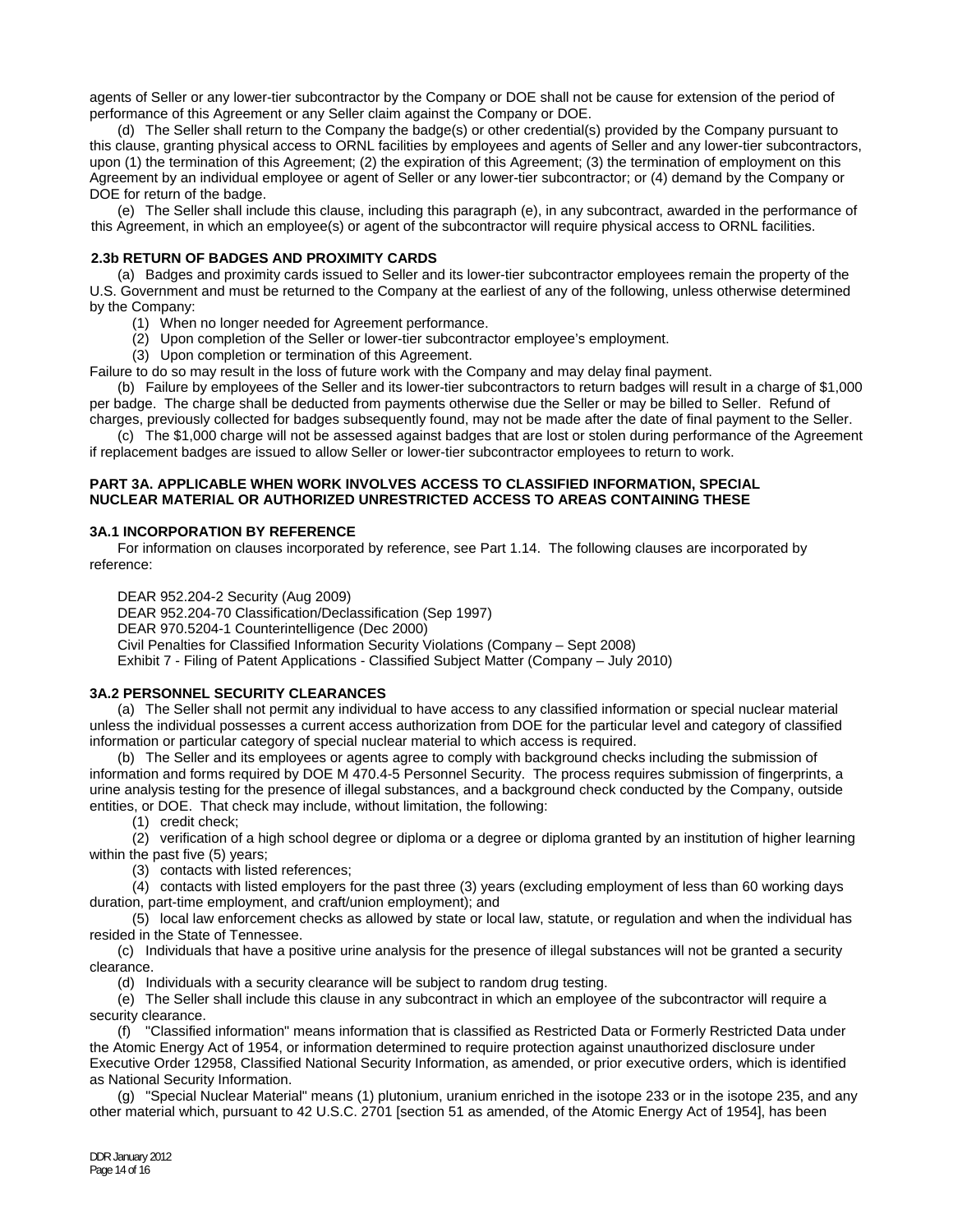determined to be special nuclear material, but does not include source material; or (2) any material artificially enriched by any of the foregoing, but does not include source material.

# **PART 3B. APPLICABLE WHEN WORK IS UNCLASSIFIED RESEARCH INVOLVING NUCLEAR TECHNOLOGY**

## **3B.1 SENSITIVE FOREIGN NATIONS CONTROLS**

 (a) In connection with any activities in the performance of this Agreement, Seller agrees to comply with the "Sensitive Foreign Nations Controls" requirements furnished to Seller by Company, relating to those countries, which may from time to time be identified to Seller by written notice as sensitive foreign nations. Seller shall have the right to terminate its performance under this Agreement upon at least 60 calendar days' prior written notice to Company if Seller determines that it is unable, without substantially interfering with its policies or without adversely impacting its performance, to continue performance of the work under this Agreement as a result of such notification. If Seller elects to terminate performance, the provision of this Agreement Part 1.12b shall apply.

(b) The provisions of this clause shall be included in applicable subcontracts.

# **PART 4. APPLICABLE TO ALL AGREEMENTS IN EXCESS OF \$100,000**

## **4.1 INCORPORATION BY REFERENCE**

 For information on clauses incorporated by reference, see Part 1.14. The following clauses are incorporated by reference:

FAR 52.203-6 Restrictions on Subcontractor Sales to the Government (Sept 2006) (applicable to Agreements in excess of \$150,000)

FAR 52.203-7 Anti-Kickback Procedures (July 1995)

FAR 52.203-12 Limitation on Payments to Influence Certain Federal Transactions (Sept 2007)

FAR 52.215-2 Audit and Records – Negotiation (Oct 2010) (applicable to Agreements in excess of \$150,000)

FAR 52.215-14 Integrity of Unit Prices (Oct 1997), excluding paragraph (b) (applicable to Agreements in excess of \$150,000)

FAR 52.222-35 Equal Opportunity for Special Disabled Veterans, Veterans of the Vietnam Era, and Other Eligible Veterans (Sept 2006)

FAR 52.222-37 Employment Reports on Special Disabled Veterans, Veterans of the Vietnam Era, and Other Eligible Veterans (Sept 2006)

FAR 52.223-14 Toxic Chemical Release Reporting (Aug 2003), except paragraph (e) DEAR 970.5227-5 Notice and Assistance Regarding Patent and Copyright Infringement (Aug 2002) Utilization of Small Business Concerns (Company – Mar 2009)

# **PART 5. APPLICABLE TO ALL AGREEMENTS IN EXCESS OF \$500,000**

# **5.1 INCORPORATION BY REFERENCE**

For information on clauses incorporated by reference, see Part 1.14. The following clauses are incorporated by reference:

 DEAR 970.5226-2 Workforce Restructuring under Section 3161 of the National Defense Authorization Act for Fiscal Year 1993 (Dec 2000) Displaced Employee Hiring Preference (Company – July 2006)

#### **5.2 PERFORMANCE EVALUATION PROGRAM**

(a) Company has established a performance evaluation program to (1) assist Seller in improving performance and (2) aid in the source selection process relative to future work. The program applies to this Agreement.

 (b) Ratings are used by Company to recognize outstanding performance, as well as to identify areas of deficient performance in order that corrective actions can be taken to foster continuous improvement. Key areas to be evaluated and their order of importance are: (1) Safety and Health; (2) Field Operations and Execution; (3) Quality; (4) Project Commissioning, Closeout, and Post-Project Support; (5) Environmental; (6) Project Control; (7) Contract Administration; (8) Health Physics; (9) Security; and (10) Diversity. The Evaluation Report will be prepared jointly by the Subcontract Administrator and the Technical Project Officer and will include input from other project team members.

(c) At completion of this Agreement, every 12 months during the term of the Agreement or underling task order, or at shorter intervals at Company's sole discretion, Company's Subcontract Administrator will provide a Performance Evaluation Report to the Seller's senior management regarding the Seller's performance. Seller shall be notified of performance determined to be Marginal or Unsatisfactory in any key process area. Seller is expected to take immediate action to correct any identified deficiency. If Seller disagrees with the rating, Seller shall have 30 calendar days from the date of the notice to respond with factual information relating to its performance. Any disputed rating shall be reviewed and a final determination made by the Company's Director of Contracts, exclusively. All disputes concerning the evaluation of Seller's performance are not subject to review by any agency, board, or judicial entity.